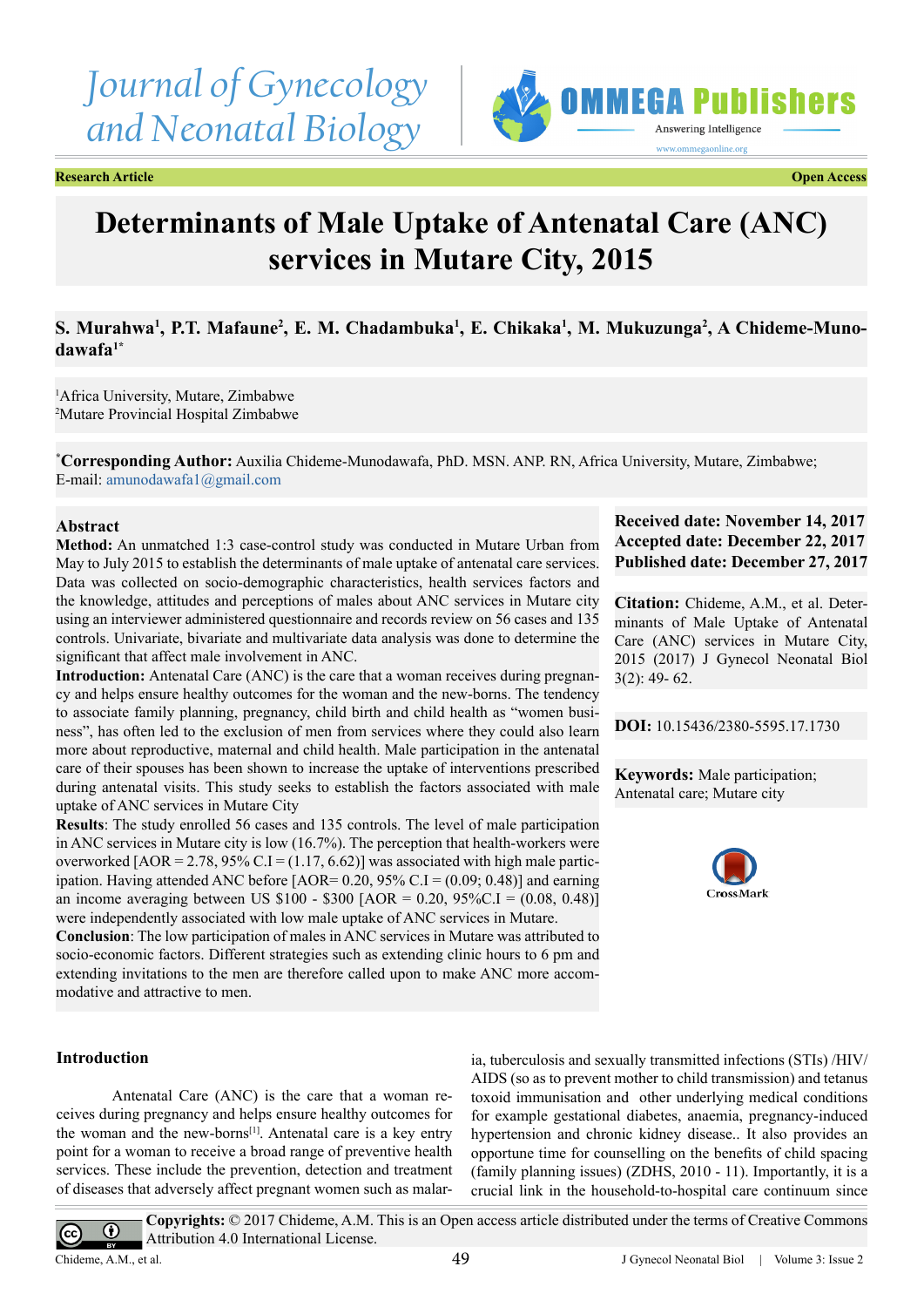

it is an intervention that can be provided both at the household and peripheral facility level and further assures the link to higher levels when need be.

According to the World Health Organisation (WHO, 2015), every day, approximately 800 women die from preventable causes related to pregnancy and childbirth. In 2013, 289 000 women died during and following pregnancy and child birth. Sadly, 99% of these deaths occur in developing countries. Maternal mortality remains high in rural areas and among poor communities. Young adolescents have not been spared as they face higher risk of complications and death due to pregnancy than older women. Women in developing countries have on average many more pregnancies than women in developed countries, and their lifetime risk of death due to pregnancy is higher. A woman's lifetime risk of maternal death – the probability that a 15 year old woman will eventually die from a maternal cause – is 1 in 3700 in developed countries, versus 1 in 160 in developing countries. Between 1990 and 2013, the global maternal mortality ratio (the number of maternal deaths per 100 000 live births) declined by only 2.6% per year. This is way below the 5.5% that is required for the attainment of the Millennium Development Goal 5. More effort and focused strategies have to be identified such as male involvement in maternal health and wider reproductive health programming<sup>[\[2\]](#page-12-1)</sup>.

In many settings worldwide, ANC services seek to address the health needs of women by engaging and educating pregnant women in appropriate care seeking and care giving practices for themselves and their babies. This focus on women and a tendency to associate family planning, pregnancy, child birth and child health as "women business", has often led to the exclusion of men from services where they could also learn more about reproductive, maternal and child health. Their exclusion has a bearing on the ANC services access as in many settings, men tend to be the decision makers in the families and often have a final say with regards to issues pertaining to family planning, allocation and use of family resources, and determining women's access to critical health services including decisions that can result in a woman being successfully referred to a higher level when required<sup>[3]</sup>. This was reported also by Brunson, 2010<sup>[4]</sup>, in a study that despite the fact men may not be knowledgeable about birth, in emergencies men still control the situation through their decision making so to prevent or reduce maternal and perinatal morbidity and mortality, they have to be involved during antenatal and postnatal care.

The involvement of men in ensuring and enhancing maternal health is actually a new idea, first hatched at a conference in Cairo in 1994, but not much has been done in practical terms in the developing world. The International Conference on Population and Development (ICPD) held in Cairo in 1994 where representatives from more than 180 countries formally ac-knowledged the value of men to women's reproductive health<sup>[\[5\]](#page-12-4)</sup> and also at the 4th World Conference on Women in Beijing drew attention to women's health and the need to have men more involved in the promotion of sexual and reproductive health<sup>[6]</sup>. At both conferences, men's shared responsibility and active partnership in sexual and reproductive health and promotion of gender equality was accentuated. It has been observed that the poor attitude of men towards women's health especially in Africa had been greatly attributed to the practice of male dominance, often called "patriarchy". Patriarchy is described as a family structure

or society where the man is, as of right, the head of the family and regarded by the women as the lord and master whose decision (about any and all issues, including those of maternal health) is final<sup>[7]</sup>.

Zimbabwe has a similar patriarchal system as men are the main decision makers and thus expected to provide emotional, social and financial support to their women. Therefore male participation is a crucial component in the optimisation of Maternal and Child Health services as including men in antenatal PMTCT services with HIV testing may improve infant health outcomes[\[8\].](#page-12-7) Mutare district is one of the 7 districts in manic land province. Mutare urban has a population of 187 621 with a sex ratio of 89.5 (Males/100 Females) (Census report, 2012). Mutare district has Government, Council and private institutions offering ANC activities. Council has 6 health facilities that offer ANC services in the city. Mutare provincial hospital is the referral centre where all complicated cases are referred to for management by specialist Obstetrician and Gynaecologists.

#### **ANC in Zimbabwe**

Zimbabwe adopted the WHO guidelines for ANC which recommend that a pregnant woman with no complications should have at least four ANC visits. These are between 12 - 16 weeks, at 28, 32 and at 36 weeks gestation. Baseline investigations like a full blood count (FBC), blood sugar level, urea and electrolytes, Rapid Plasmin Reagent (RPR), urinalysis, blood pressure measurement and an ultra-sound scan for foetal viability and well-being are done at the first booking. The woman then receives immunisations against tetanus (Tetanus Toxoid) and haematinics to protect her from the dangers of anaemia. She also gets IPT (Intermittent Presumptive Treatment) to protect her from malaria.

#### **Problem Statement**

Male participation in the antenatal care of their spouses has been shown to increase the uptake of interventions prescribed during antenatal visits<sup>[9]</sup>. A review of records at Sakubva maternity clinic and Mutare provincial hospital showed that only 3.1% and 2.1% attended ANC as couples and were tested for HIV respectively. Despite couples being seen first (preferential care), male involvement remains low and this is a cause for concern. Male involvement in ANC activities may result in adherence to interventions prescribed during ANC and improvement of the outcomes of pregnancies thereby reduce maternal and prenatal morbidity and mortality. Findings from the following studies highlighted the impact of involving male participation on pregnancy outcome; Fathers' engagement in pregnancy and childbirth: evidence from a national survey<sup>[10-11]</sup>, Impact of husbands' participation in antenatal health education services on maternal health knowledge, (2009) (Figure 1).

#### **Justification**

 ANC provides a window of opportunity for problems associated with pregnancy to be detected thus allowing remedial action to be taken to save the lives of these mothers. The full benefits of ANC are accrued when couples attend ANC togeth $er<sup>[5]</sup>$ . Therefore a deeper understanding of the factors associated with low men in our setting will lead to the adoption of recommendations that will increase their involvement. Partner involvement has been shown to be complex and at times difficult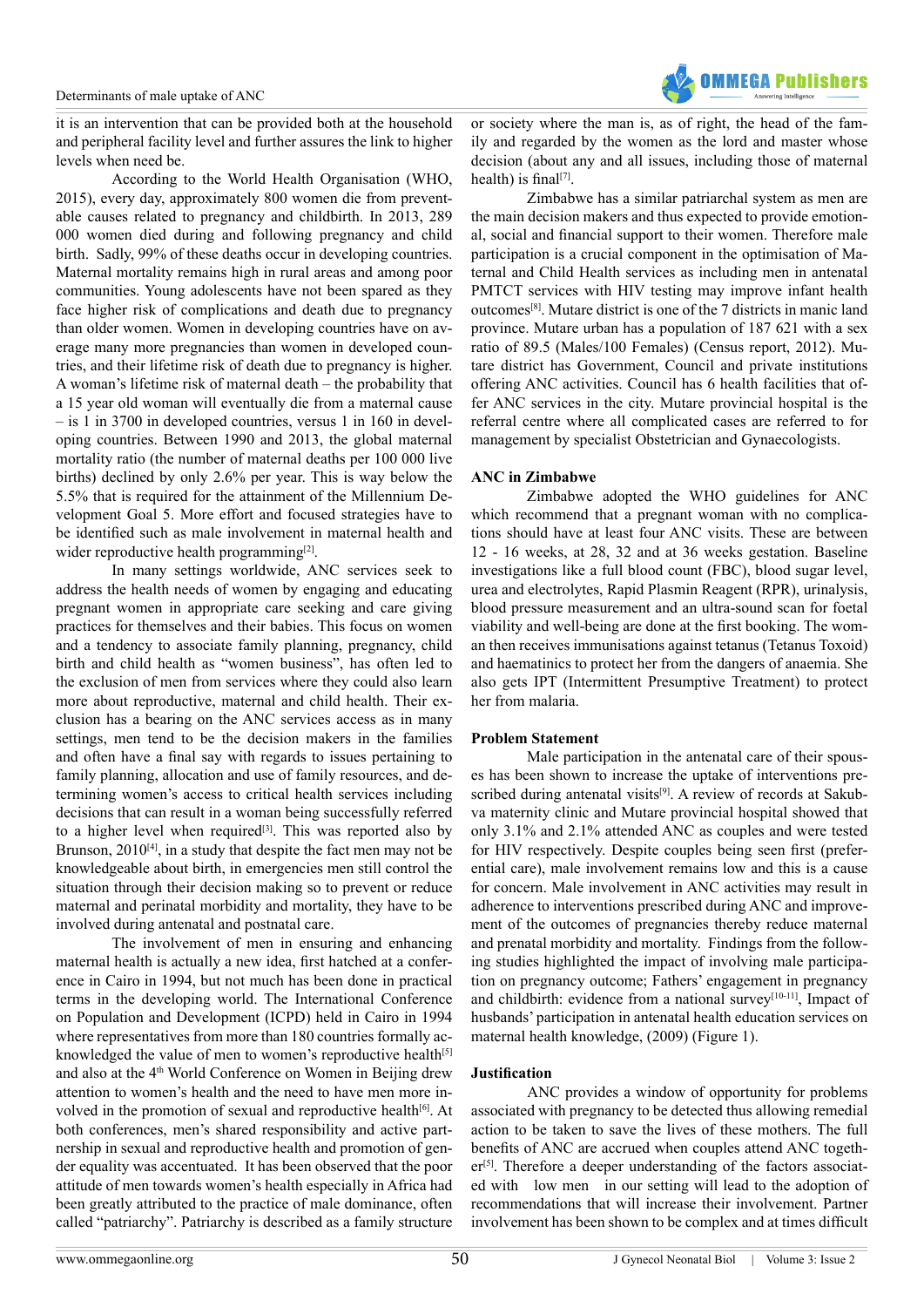to achieve in other settings due to cultural diversity<sup>[12]</sup>. This study will help identify these cultural barriers to male involvement in ANC activities in Mutare City Health Department. This study seeks to establish the factors associated with male uptake of ANC services in Mutare urban district and once these are known, to inform policy at district, provincial and national level.



**Figure 1**: Adapted from: Health Behaviour and Health Education. Theory, Research and Practice, Fourth Edition (Karen Glanz, Barbara K. Rimer and K. Viswanath) 2005.

The above model was adopted to guide in the conduct of the study as the different factors were analysed as the independent variables

#### **Broad Objective**

To determine the factors affecting male uptake of ANC services in Mutare City, 2015.

#### **Specific Objectives**

• To identify the socio-demographic factors associated with male participation in ANC activities in Mutare City, 2015.

• To determine the health services factors associated with male participation in ANC activities in Mutare City, 2015.

• To assess the knowledge, attitudes and perceptions affecting male involvement in ANC activities in Mutare City, 2015.

• To make appropriate recommendations to increase male involvement in ANC activities.

# **Methodology**

#### **Study Design**

 An unmatched 1:3 case-control study was carried out to determine the barriers to male participation in ANC activities.

#### **Study Setting**

 The study was carried out in Mutare Urban District in Manic land province, Zimbabwe, from May to July 2015. Participants were enrolled into the study from the council clinics namely City, Chikanga, Hobhouse, Dangamvura, and Sakubva clinics.

#### **Study population**

 The study population comprised of spouses of pregnant women attending ANC in Mutare city. A case was a spouse who accompanied his wife to and attends ANC and a control was a spouse who did not attend ANC activities with wife.

#### **Sample size**

 The sample size was calculated using Epi Info version 7. Assuming a 54.7% exposure in controls, 87.1% exposure in cases,  $95\%$  confidence level,  $80\%$  power and an OR = 5.6 from a study done in Mwanza district, Malawi, where male partner involvement was found to be statistically significantly associated with condom use  $[AOR = 5.6, 95\%CI = (2.3 - 13.5), p < 0.001)]$ (Kalembo, Zgambo, Mulaga, Yukai, & Ahmed, 2013), a minimum sample size of 99 participants(25 cases and 74 controls) was required (Fleiss wc 25:74). The sample size was doubled to power up the study (50 cases and 150 controls)

#### **Sampling Methods**

# **Selection of Mutare City Clinics**

 The city has a total of five clinics and participants were randomly selected to take part in the study from these clinics.

# **Selection of cases**

 All spouses that came and attended ANC with their wives were conveniently selected into the study. A total of 56 cases and 135 controls were identified and enrolled into the study.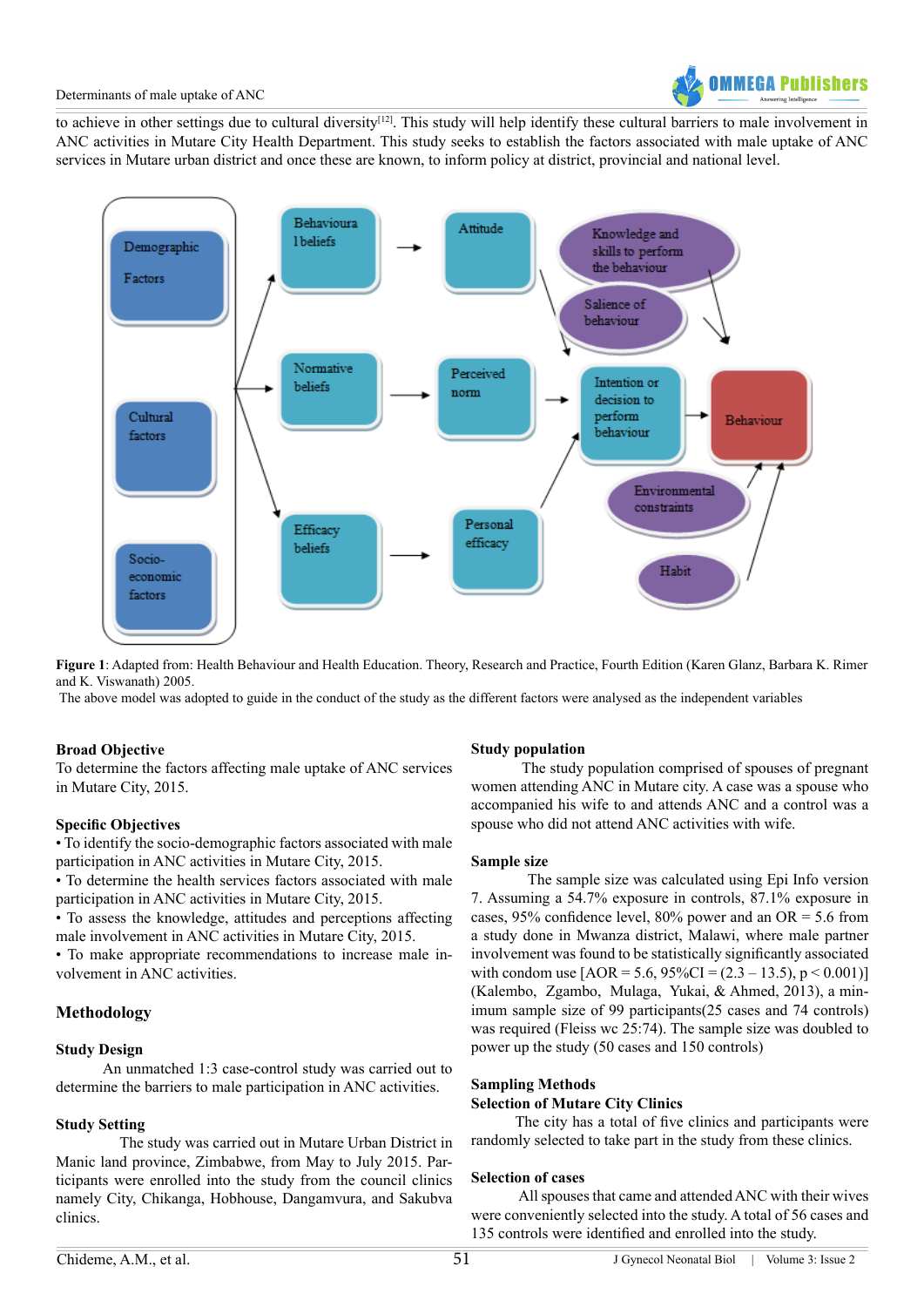#### **Selection of controls**

A sampling frame of pregnant women who attended ANC at these clinics without their spouses was compiled. A total of 347 women were identified and a sampling interval of 2 (347/150) was used. A die was used to select the first control. Thereafter every second control was selected until there were 150 controls. The identified controls were then followed up using their addresses or after phoning them. If a control refused to participate, the next on the line list was considered and then the interval applied.

# **Inclusion and exclusion criteria**

Couples who were residents of Mutare City in 2015 were included and non–residents were excluded.

# **Pre-testing of the instrument**

Pre-testing of the study instrument was done in city clinics which were not part of the study. This was done to observe the reactions of participants to the research questions and thus access the validity, reliability and acceptability of the questions. Also their willingness to answer the questions was assessed and all the questions were found to be acceptable to the participants. The time needed to administer the questionnaire was assessed.

# **Data Collection**

An interviewer administered questionnaire was used to collect data on socio-demographic characteristics, health services factors and the knowledge, attitudes and perceptions of males about ANC services in Mutare city. All controls were traced to their homes and workplaces after contacting them using the telephone and interviewed. The majority 188(98.4%) opted to be interviewed in English and the remaining 3(1.6%) opted for Shona.

#### **Data Analysis**

Data was analyzed using Epi-info version 7 (CDC Atlanta, Georgia, USA). Univariate analysis was done on all variables and measures of central tendency were used to summarize them. Bivariate analysis was carried out and measure of association and their 95% CI and p-values were calculated. Stratified analysis using demographic variables was done to check for confounding and effect modification. The Chi-square for differing Odds Ratios by stratum was used to test if they were statistically different. All the variables whose p-value was less than 0.25 on bivariate analysis were included in a multivariate logistic regression analysis in order to determine their independent effects. Adjusted ORs and their respective 95% C.Is were obtained. The level of significance was set at  $p < 0.05$ . Logistic regression analysis was done to control for confounding and independent factors were determined. Qualitative data was sorted thematically and analyzed manually.

# **Ethical considerations**

Permission to carry out the study was sought and granted by the Faculty of Health Sciences, Africa University, and the Provincial Medical Director Manic land Province and the Director of Health Services Mutare City. The protocol and consent forms were approved on the 23rd of April 2015 by the Africa University Research Ethics Committee (AUREC) (AUREC No AUREC 290/15).

Written informed consent was sought and granted from all the study participants before they are interviewed. Respect of their choice on whether to participate or not was maintained. Confidentiality was assured and maintained by holding interviews in secluded rooms at clinics or in their homes/workplaces and the data collected carried unique participant identification numbers and was stored in locked cabinets with limited access to the investigator to ensure its safety. The electronic data was kept in a password protected computer.

**OMMFGA Publishers** 

<span id="page-3-0"></span>All the participants that agreed to participate could read and write either English or the local language, Shona. Hence the data collection instruments were also translated into "Shona", the local language by the linguistic department (**See appendix in tables**[\)](#page-9-0) . Also Zimbabwe as a country has 92% literacy level (United Nations Development Programme Statistical Digest, 2016) so most people are literate.

# **Results**

#### **Response Rate**

The recruitment was below 100% as some study participants could not be located or they had moved outside the city during the data collection period. Further searches could not be done as time and resources were a limiting factor. Thus a response rate of 95.5% was achieved for this study (Table 1).

**Table 1**: Comparison of Sample Size at Design stage and Achievement on Recruitment.

| Sample size                           | Cases | <b>Controls</b> | <b>Total</b> |
|---------------------------------------|-------|-----------------|--------------|
| Calculated during design              | 50    | 150             | 200          |
| Achieved (recruited)                  | 56    | 135             | 191          |
| % recruited (of initially calculated) | 112%  | 90%             | 95.5%        |

# **Descriptive Epidemiology**

A total of 56 spouses that attended ANC and 135 spouses that did not attend ANC with their wives were enrolled into the study. The median age for spouses that attended ANC was 32.5 years ( $Q_1 = 27$ ,  $Q_3 = 35$ ) and for the spouses that did not attend ANC, it was 31 years  $(Q_1 = 25, Q_3 = 35)$ . The majority of spouses that attended and those that did not attend, 36(64.29%) and 80(59.26%) respectively, were over the age of 30 years. More than 60% of the wives of cases were aged more than 25 years and slightly more than half (53%) of the wives of controls were aged more than 25 years. Almost all of the spouses that attended ANC 55(98.21%) and those that did not attend 127(94.08%) were married, either legally or customarily. More than 75% of the spouses that attended ANC clinic and those that did not attend had attained secondary or tertiary level of education. Close to 86% of the spouses that attended ANC and 92% of the controls were employed (informally or formally) with 50% of the spouses that did not attend ANC with their wives earning between 100 - 300 US dollars (Table 2). Thirty eight of the cases and seventy-nine of the controls resided in the suburbs of Chikanga/ Hobhouse and Dangamvura (Table 3). Men that attended ANC with their wives, 47(84%) and those that did not attend ANC, 112(84%), reported that the pregnancies were planned and there was no statistical difference between the two groups ( $p = 0.86$ ). Nearly all the cases except 2 and 128(95%), were very happy about the pregnancies.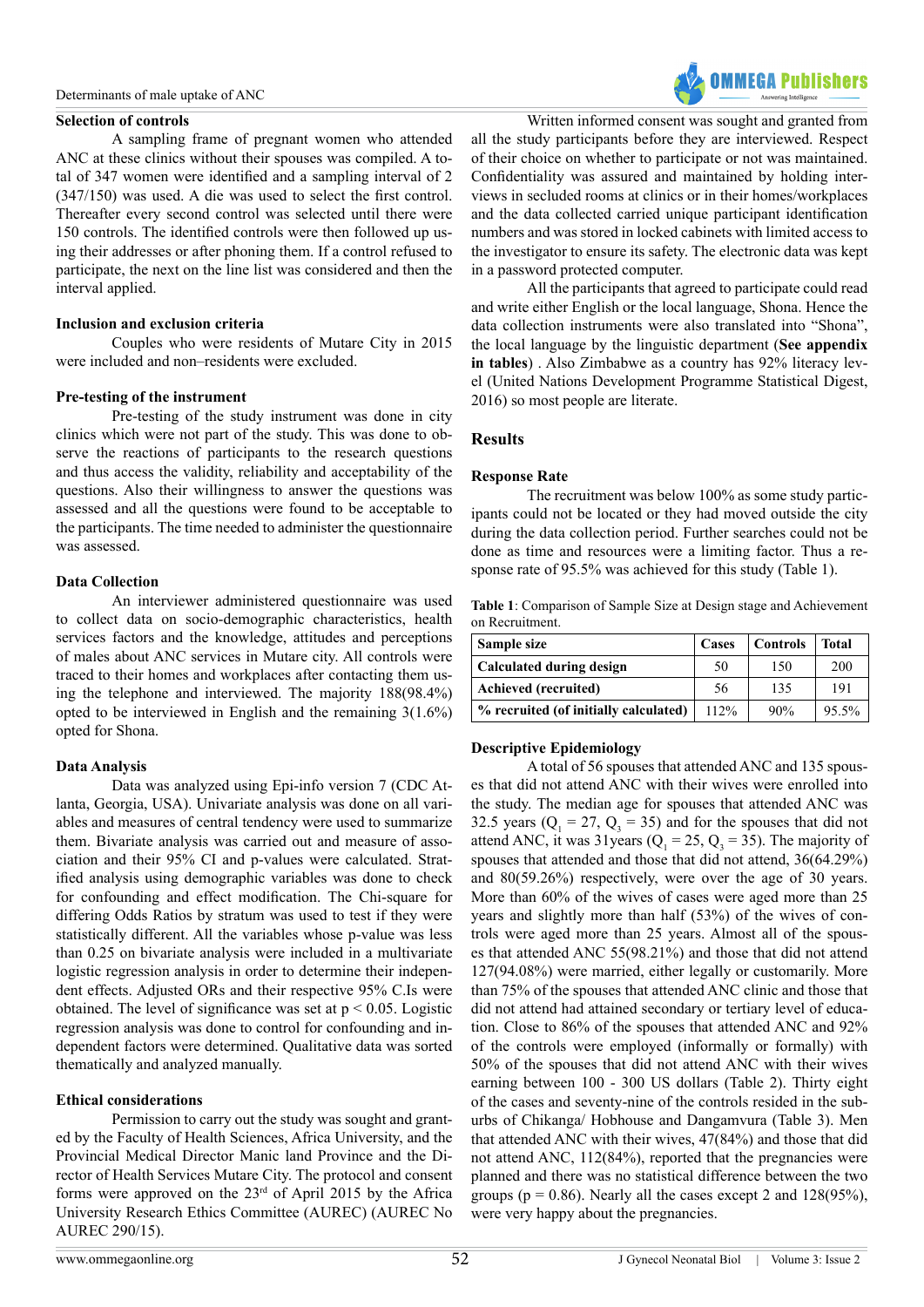

| <b>Variable</b>               | Category               | Cases N = 56 N $(\frac{6}{6})$ | Controls $N = 135 N$ (%)       |  |
|-------------------------------|------------------------|--------------------------------|--------------------------------|--|
|                               | $<$ 30 years           | 20(35.71)                      | 55(40.74)                      |  |
| <b>Age of Spouse</b>          | $>$ 30 years           | 36(64.29)                      | 80(59.26)                      |  |
| Type of marriage              | Median                 | 32.5 $(Q_1 = 27; Q_3 = 35)$    | 31 ( $Q_1 = 25$ ; $Q_3 = 35$ ) |  |
|                               | $<$ 25 years           | 21(37.50)                      | 63(46.67)                      |  |
| Age of wife                   | $>$ 25 years           | 35(62.50)                      | 72(53.33)                      |  |
|                               | Median                 | 28 ( $Q_1 = 20$ ; $Q_3 = 31$ ) | 26 ( $Q_1 = 22$ ; $Q_3 = 31$ ) |  |
|                               | Primary                | 1(1.79)                        | 5(3.70)                        |  |
| Education                     | Secondary              | 39(69.64)                      | 93(68.89)                      |  |
|                               | <b>Tertiary</b>        | 16(28.57)                      | 37(27.41)                      |  |
|                               | <b>Legally married</b> | 9(16.07)                       | 39(28.89)                      |  |
| <b>Marital status</b>         | <b>Customarily</b>     | 46(82.14)                      | 88(65.19)                      |  |
|                               | <b>Co-Habiting</b>     | 1(1.79)                        | 6(4.44)                        |  |
|                               | Not living together    | 0(0.00)                        | 2(1.48)                        |  |
|                               | Monogamous             | 55(98.21)                      | 127(94.07)                     |  |
|                               | Polygamous             | 1(1.79)                        | 8(5.93)                        |  |
|                               | Not employed           | 7(12.50)                       | 11(8.15)                       |  |
| <b>Employment</b>             | <b>Informal</b>        | 23(41.07)                      | 52(38.52)                      |  |
|                               | Formal                 | 26(46.43)                      | 72(53.33)                      |  |
|                               | Catholic               | 9(16.07)                       | 13(9.63)                       |  |
|                               | Anglican               | 0(0.00)                        | 10(7.41)                       |  |
|                               | Apostolic              | 18(32.73)                      | 23(17.04)                      |  |
| Religion                      | Pentecostal            | 13(23.21)                      | 39(28.89)                      |  |
|                               | <b>Methodist</b>       | 10(17.86)                      | 39(28.89)                      |  |
|                               | <b>Traditional</b>     | 4(7.14)                        | 11(8.15)                       |  |
|                               | < 100                  | 14(25.00)                      | 17(12.59)                      |  |
| <b>Average Monthly income</b> | $100 - 300$            | 14(25.00)                      | 68(50.37)                      |  |
|                               | > 300                  | 28(50.00)                      | 50(37.04)                      |  |

**Table 3**: Distribution of cases and controls by residence of spouses of women who attended ANC in Mutare City, Zimbabwe 2015.

| Variable (Place of residence) | Cases N (%) | Controls N (%) |
|-------------------------------|-------------|----------------|
| <b>City</b>                   | 6(10.71)    | 17(12.59)      |
| Chikanga/Hobhouse             | 18(32.14)   | 31(22.96)      |
| Dangamvura                    | 20(35.71)   | 48(35.56)      |
| <b>Sakubva</b>                | 12(21.43)   | 34(25.19)      |

#### **Bivariate Analysis, Individual factors**

Couples who stayed together  $[OR = 10, 95\% \text{ C}]\ = (1.34, 77.28) \text{ p} = 0.005$  had a 10 times increased odds of attending ANC compared to those not staying together and more so if they were customarily married  $[OR = 2.46, 95\% \text{C} \cdot \text{I} = (1.14, 5.31), p =$ 0.03], the husbands had 2.46 times increased odds of attending ANC compared to those who were not. Spouses from the Apostolic faith sector  $[OR = 2.31, 95\%CI = (1.12, 4.73)]$  were 2.31 times more likely to attend ANC with their wives compared to those of other religious sectors. Spouses who earned between US \$100 - \$300 dollars every month  $[OR = 0.31, 95\% CI = (0.35, 0.62), p <$ 0.001] had 69% reduced odds of accompanying their wives to the ANC clinic compared to. These three findings were statistically significant (Table 4).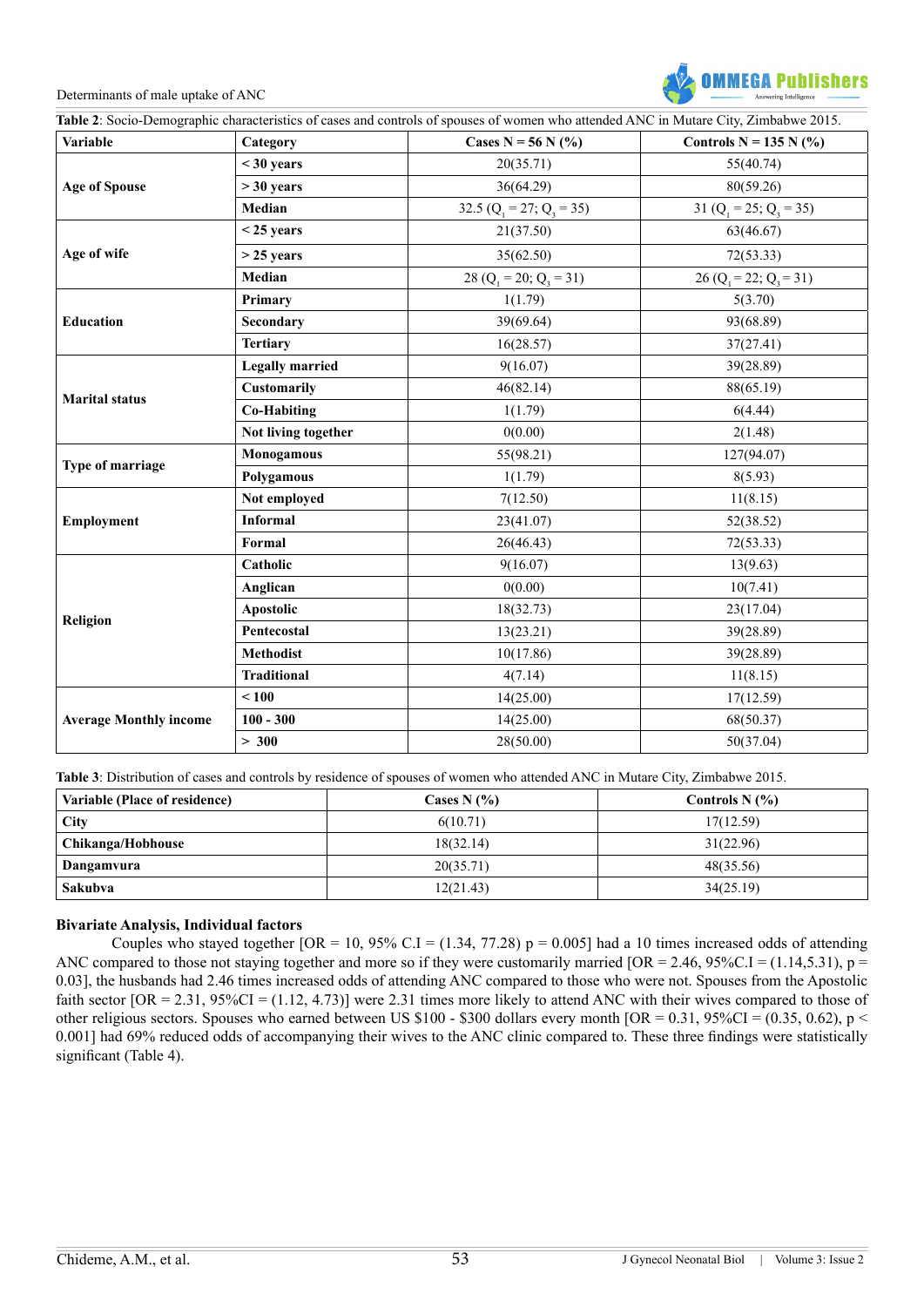

# **Table 4**: Individual factors affecting male participation in ANC in Mutare City, Zimbabwe, 2015.

| <b>Variable</b>                      | Case                 | Control                | <b>OR 95%CI</b>                                                                                                                                                                      | p-value      |  |
|--------------------------------------|----------------------|------------------------|--------------------------------------------------------------------------------------------------------------------------------------------------------------------------------------|--------------|--|
| <b>AGE</b> of spouses                |                      |                        |                                                                                                                                                                                      |              |  |
| $<$ 30 years                         | 20(35.71)            | 55(40.74)              |                                                                                                                                                                                      | 0.63         |  |
| $>$ 30 years                         | 36(64.29)            | 80(59.26)              | $0.8(0.42 - 1.54)$                                                                                                                                                                   |              |  |
| <b>AGE</b> of wives                  |                      |                        |                                                                                                                                                                                      |              |  |
| $<$ 25 years                         | 21(37.50)            | 63(46.67)              | $0.69(0.36 - 1.30)$                                                                                                                                                                  | 0.32         |  |
| $>$ 25 years                         | 35(62.50)            | 72(53.33)              |                                                                                                                                                                                      |              |  |
| <b>Education</b>                     |                      |                        |                                                                                                                                                                                      |              |  |
| Primary/Secondary                    | 40(71.43)            | 98(72.59)              | $0.94(0.47 - 1.89)$                                                                                                                                                                  | 0.99         |  |
| <b>Tertiary</b>                      | 16(28.57)            | 37(27.41)              |                                                                                                                                                                                      |              |  |
| <b>Marital status</b>                |                      |                        |                                                                                                                                                                                      |              |  |
| Legally                              | 9(16.07)             | 39(28.89)              |                                                                                                                                                                                      | 0.09         |  |
| married(Cha5:11)                     | 47(83.93)            | 96(71.11)              |                                                                                                                                                                                      |              |  |
| <b>Customarily married</b>           | 46(82.14)            | 88(65.19)              |                                                                                                                                                                                      | 0.03         |  |
|                                      | 10(17.86)            | 47(34.81)              | $0.47(0.21 - 1.05)$<br>$2.46(1.14 - 5.31)$<br>$10(1.34 - 77.28)$<br>$0.51(0.59 - 4.39)$<br>$0.31(0.15 - 0.62)$<br>$2.31(1.12 - 4.73)$<br>$1.05(0.54 - 2.05)$<br>$1.39(0.682 - 2.87)$ |              |  |
| <b>Stay together</b>                 |                      |                        |                                                                                                                                                                                      |              |  |
| <b>Yes</b>                           | 55(98.21)            | 114(84.44)             |                                                                                                                                                                                      | $0.005$ (*F) |  |
| No.                                  | 1(1.79)              | 21(15.56)              |                                                                                                                                                                                      |              |  |
| Employment                           |                      |                        |                                                                                                                                                                                      |              |  |
| Not employed                         | 7(12.50)             | 11(8.15)               |                                                                                                                                                                                      | 0.51         |  |
| <b>Employed</b>                      | 49(87.50)            | 124(91.85)             |                                                                                                                                                                                      |              |  |
| Average monthly income US 100-300    |                      |                        |                                                                                                                                                                                      |              |  |
| <b>Yes</b>                           | 14(25.00)            | 70(51.85)              |                                                                                                                                                                                      | 0.00         |  |
| No.                                  | 42(75.00)            | 65(48.15)              |                                                                                                                                                                                      |              |  |
| Religion                             |                      |                        |                                                                                                                                                                                      |              |  |
| <b>Apostolic</b>                     | 18(32.14)            | 23(17.04)              |                                                                                                                                                                                      | 0.03         |  |
| Non-Apostolic                        | 38(67.86)            | 112(82.96)             |                                                                                                                                                                                      |              |  |
| Do you consume alcohol               |                      |                        |                                                                                                                                                                                      |              |  |
| Yes                                  | 18(32.14)            | 42(31.11)              |                                                                                                                                                                                      | 0.97         |  |
| No.                                  | 38(67.86)            | 93(68.89)              |                                                                                                                                                                                      |              |  |
| Do you know your HIV status          |                      |                        |                                                                                                                                                                                      |              |  |
| <b>Yes</b>                           | 43(76.79)            | 95(70.37)              |                                                                                                                                                                                      | 0.47         |  |
| No                                   | 13(23.21)            | 40(26.63)              |                                                                                                                                                                                      |              |  |
| <b>HIV Status</b><br><b>Positive</b> |                      |                        |                                                                                                                                                                                      |              |  |
| <b>Negative</b>                      | 4(9.52)<br>38(90.48) | 15(17.05)<br>73(82.95) | $0.51(0.16 - 1.65)$                                                                                                                                                                  | 0.38         |  |
| Does wife know his status            |                      |                        |                                                                                                                                                                                      |              |  |
| <b>Yes</b>                           | 42(75.00)            | 95(70.37)              |                                                                                                                                                                                      |              |  |
| No                                   | 14(25.00)            | 40(29.63)              | $1.26(0.62 - 2.57)$                                                                                                                                                                  | 0.64         |  |
| Was pregnancy planned                |                      |                        |                                                                                                                                                                                      |              |  |
| <b>Yes</b>                           | 47(83.93)            | 112(83.58)             |                                                                                                                                                                                      |              |  |
| No.                                  | 9(16.07)             | 22(16.42)              | $1.03(0.44 - 2.79)$                                                                                                                                                                  | 0.86         |  |
| Are you happy about pregnancy        |                      |                        |                                                                                                                                                                                      |              |  |
| <b>Yes</b>                           | 54(96.43)            | 128(94.81)             |                                                                                                                                                                                      |              |  |
| No.                                  | 2(3.57)              | 7(5.19)                | $1.48(0.30 - 7.34)$                                                                                                                                                                  | 0.92         |  |
| Type of marriage                     |                      |                        |                                                                                                                                                                                      |              |  |
| <b>Monogamous</b>                    | 55(98.21)            | 127(94.07)             |                                                                                                                                                                                      |              |  |
| Polygamous                           | 1(1.79)              | 7(5.19)                | $3.36(0.42 - 28.37)$                                                                                                                                                                 | 0.39         |  |
|                                      |                      |                        |                                                                                                                                                                                      |              |  |

\*Fisher's exact test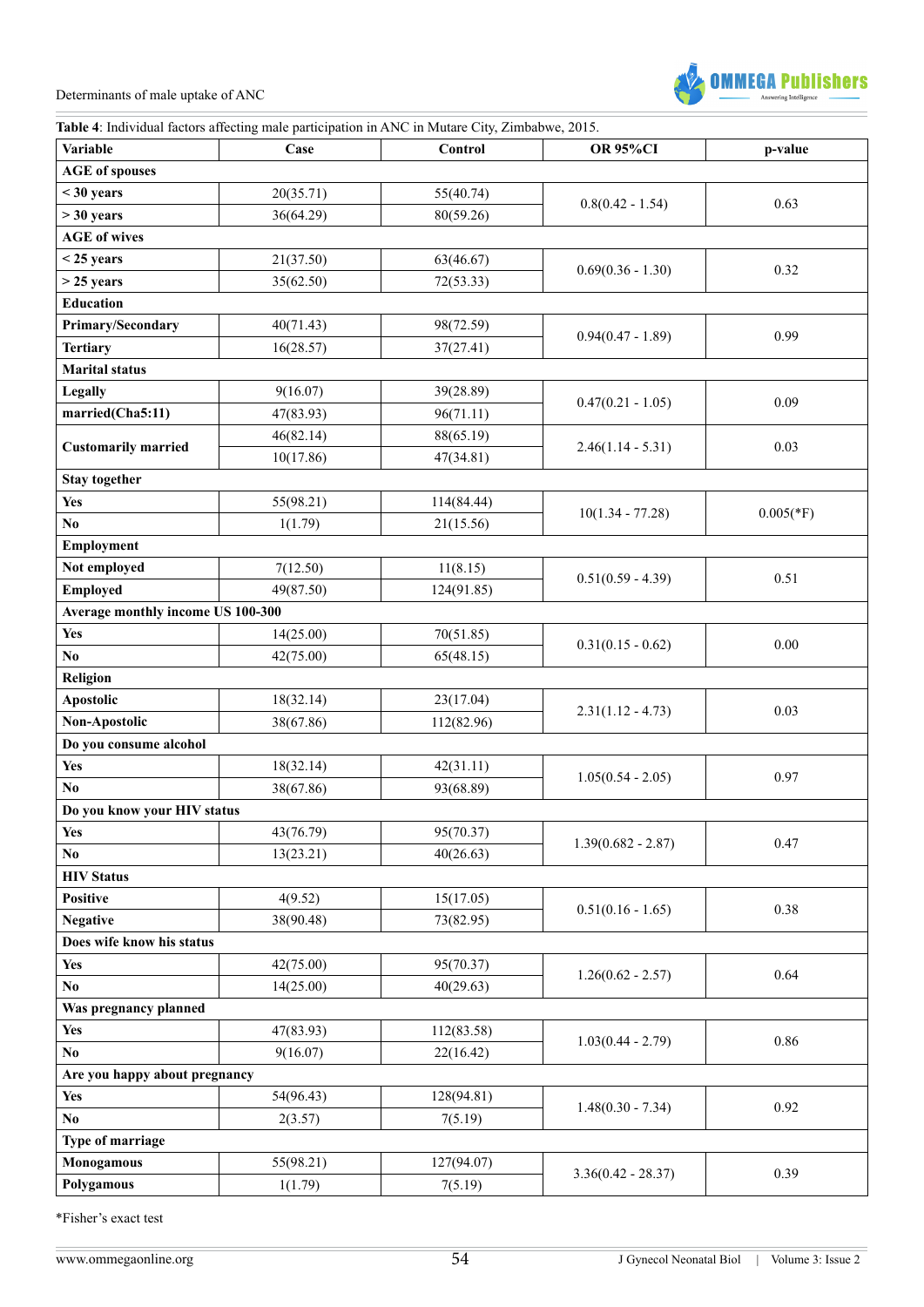#### **Health Services factors**

The majority of spouses that attended ANC 50 (89.29%) and spouses that did not attend ANC with their wives 94 (69.63%) felt the attitude of health workers at the clinics was good  $[OR = 3.63, 95\%CI = (1.44, 9, 15), p = 0.01]$ . They also felt that health workers were understaffed and hence overworked [OR = 3.76, 95%C = (1.88-7.54),  $p \le 0.001$ ]. The majority of spouses that attended ANC 54 (96.43%) and those that did not attend ANC 109 (80.74%), felt that if invitations in the form of cards or a telephone call were extended to them, they would attend ANC services with their wives  $[OR = 6.44, 95\% \text{ CI} = (1.47,$ 28.14),  $p = 0.01$ . These findings were statistically significant. The majority felt there was privacy at the clinics and the waiting times did not affect their attendance at ANC clinics though these findings were not statistically significant (Table 5).

**Table 5**: Health Services factors affecting male participation in ANC in Mutare City, Zimbabwe, 2015.

| Variable                         | Cases     | Controls   | <b>OR 95%CI</b>                                            | p-value      |  |
|----------------------------------|-----------|------------|------------------------------------------------------------|--------------|--|
| Perception of H/worker attitude  |           |            |                                                            |              |  |
| Good                             | 50(89.29) | 94(69.63)  |                                                            |              |  |
| Don't know                       | 6(10.71)  | 41(30.37)  | $3.63(1.44-9.15)$                                          | 0.01         |  |
| <b>Health workers overworked</b> |           |            |                                                            |              |  |
| <b>Yes</b>                       | 42(75.00) | 59(44.36)  |                                                            |              |  |
| N <sub>0</sub>                   | 14(25.00) | 74(55.64)  | $3.76(1.88 - 7.54)$                                        | ${}_{0.001}$ |  |
| Is there privacy at clinics      |           |            |                                                            |              |  |
| <b>Yes</b>                       | 42(75.00) | 92(68.15)  |                                                            | 0.44         |  |
| N <sub>0</sub>                   | 14(25.00) | 43(31.85)  | $1.40(0.69 - 2.84)$                                        |              |  |
|                                  |           |            | Do waiting times at the clinic result in you not attending |              |  |
| <b>Yes</b>                       | 22(39.29) | 52(38.52)  |                                                            |              |  |
| N <sub>0</sub>                   | 34(60.71) | 83(61.48)  | $1.03(0.55-1.96)$                                          | 0.95         |  |
| <b>Attend ANC if invited</b>     |           |            |                                                            |              |  |
| <b>Yes</b>                       | 54(96.43) | 109(80.74) |                                                            | 0.01         |  |
| N <sub>0</sub>                   | 2(3.57)   | 26(19.26)  | $6.44(1.47-28.14)$                                         |              |  |

# **Knowledge, Attitudes and Perceptions**

Spouses that had attended ANC before were 55% less likely to attend ANC with their wives again  $[OR = 0.450; 95\%]$  $CI = (0.24, 0.87)$  p]. Also the majority of the spouses that attended ANC 53(94.6%) and spouses that did not attend ANC 103(76.3%) felt it was necessary for men to attend ANC with their wives and those spouses that accompanied their wives were 5.49 times more likely to attend ANC sessions so as to learn about the health of pregnant women during the health education sessions. (Table 6)

**Table 6**: Knowledge, Attitudes and Perceptions of spouses of women who attended ANC in Mutare City, 2015.

| <b>Variable</b>              | Cases                                    | <b>Controls</b> | <b>OR 95%CI</b>     | p-value |  |  |  |
|------------------------------|------------------------------------------|-----------------|---------------------|---------|--|--|--|
| Have you attended ANC before |                                          |                 |                     |         |  |  |  |
| Yes                          | 18(32.14)                                | 69(51.11)       |                     | 0.03    |  |  |  |
| No                           | 38(67.86)                                | 66(48.89)       | $0.45(0.24 - 0.87)$ |         |  |  |  |
|                              | Know any pregnancy related complications |                 |                     |         |  |  |  |
| Yes                          | 45(80.36)                                | 111(82.22)      | $0.88(0.40-1.96)$   | 0.92    |  |  |  |
| No                           | 11(19.64)                                | 24(17.78)       |                     |         |  |  |  |



| Are pregnant women given medicines        |           |            |                      |             |  |  |  |
|-------------------------------------------|-----------|------------|----------------------|-------------|--|--|--|
| <b>Yes</b>                                | 35(62.50) | 97(71.85)  |                      | 0.27        |  |  |  |
| Don't know                                | 21(37.50) | 38(28.15)  | $0.65(0.34-1.26)$    |             |  |  |  |
| Is it necessary for men to attend ANC     |           |            |                      |             |  |  |  |
| <b>Yes</b>                                | 53(94.64) | 103(76.30) |                      | ${}< 0.001$ |  |  |  |
| N <sub>0</sub>                            | 3(5.36)   | 32(23.70)  | $5.49(1.61 - 18.76)$ |             |  |  |  |
| Are you comfortable attending ANC         |           |            |                      |             |  |  |  |
| <b>Yes</b>                                | 52(92.86) | 112(82.96) |                      |             |  |  |  |
| N <sub>0</sub>                            | 4(7.14)   | 23(17.04)  | $2.67(0.88 - 8.11)$  | 0.12        |  |  |  |
| Have you read/heard any programmes on ANC |           |            |                      |             |  |  |  |
| Yes                                       | 45(80.36) | 90(66.67)  |                      |             |  |  |  |
| No                                        | 11(19.64) | 45(33.33)  | $2.05(0.97 - 4.33)$  | 0.09        |  |  |  |

#### **Stratified Analysis**

This was done to control for confounders and assess for effect modification (Table 7). The Crude OR for the spouses of women who attended ANC and were of the Apostolic sect was 2.37 with 95%  $CI = (1.15, 4.87)$ . The relationship between attending ANC by spouses with their wives and religion is modified by income earned by these spouses. The Crude OR, 2.37 lies between the two stratum specific ORs of 1.83 and 4.02. The Chisquare for differing Odds Ratios by stratum indicates that the odds ratios differ significantly by stratum (Chi-square statistic c  $= 4.56$ , p-value  $= 0.03$ ).

**Table 7:** Relationship between Religions of spouses of women who attended ANC in Mutare City, 2015, stratified by income earned.

| Variable              | Category | Attended<br>ANC |                | <b>Stratum</b> | OR 95%<br>C.I. | p-    |  |
|-----------------------|----------|-----------------|----------------|----------------|----------------|-------|--|
|                       |          | Yes             | N <sub>0</sub> | specific       |                | value |  |
| Stratum $1:$ > US 100 |          |                 |                |                |                |       |  |
|                       | Yes      | 6               | 11             | 4.02           | $1.17 - 13.89$ | 0.02  |  |
| <b>Apostolic</b>      | No       | 8               | 59             |                |                |       |  |
| Stratum $2: <$ US 100 |          |                 |                |                |                |       |  |
|                       | Yes      | 12              | 12             |                |                | 0.20  |  |
| Apostolic             | No       | 29              | 53             | 1.83           | $0.73 - 4.58$  |       |  |

# **Multiple Logistic Regressions**

Multiple logistic regressions were done to control for confounding and effect modification. All the factors whose p-value were less than 0.25 on bivariate analysis were included and a step-wise approach was applied (Table 8). The perception that health-workers were overworked  $[AOR = 2.78; 95\%C$  $I = (1.17, 6.62), p = 0.02$ ] was independently associated with male attendance of ANC services. Having attended ANC before  $[AOR = 0.20; 95\%CI = (0.09, 0.48, p < 0.001)$  and earning income averaging between US\$100-\$300 dollars [AOR = 0.20;  $95\%CI = (0.08 - 0.48), p < 0.001$  were independently associated with reduced male uptake of ANC services in Mutare. Being customarily married  $[AOR = 2.09, 95\%CI = (0.83, 5.22) p =$ 0.12], having invitations extended to men  $[AOR = 1.90, 95\%]$  $CI = (0.22, 16.32), p = 0.56$ , whether it was necessary for men to attend ANC with their wives  $[AOR = 2.72, 95\%CI = (0.27,$ 28.0),  $p = 0.4$ , whether men were comfortable attending ANC with their wives  $[AOR = 0.23; 95\% \text{ CI} = (0.03-2.09), p = 0.19]$ , having read or heard any male involvement information through the media  $[AOR = 2.35, 95\% \text{ CI} = (0.80, 6.94), p = 0.12]$  and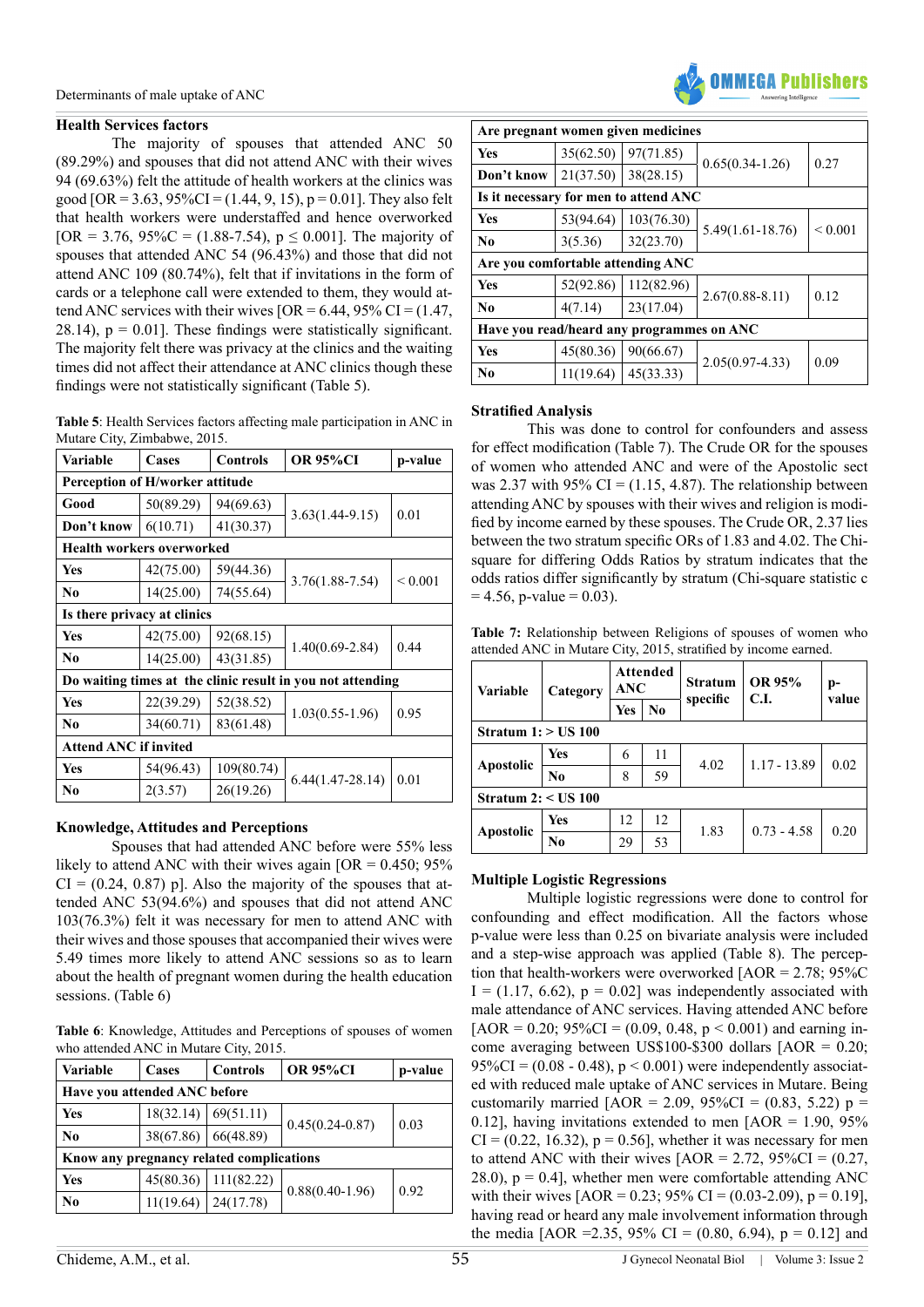if the couple stayed together  $[AOR = 5.95, 95\% \text{ C}] = (0.65,$ 54.72),  $p = 0.12$  were attenuated and did not retain significant associations with male involvement after multiple logistic regression.

| <b>Table 8:</b> Independent Factors Associated with Male uptake of ANC |  |  |  |
|------------------------------------------------------------------------|--|--|--|
| services in Mutare City, 2015.                                         |  |  |  |

| <b>Variable</b>                                                            | <b>Crude OR</b><br>$(95\% \text{ C.I.})$ | <b>Adjusted OR</b><br>$(95\% \text{ C.I.})$ | p-<br>value |
|----------------------------------------------------------------------------|------------------------------------------|---------------------------------------------|-------------|
| Health-worker over-<br>worked                                              | $3.63(1.44-9.15)$                        | $2.78(1.17-6.62)$                           | 0.02        |
| <b>Having attended</b><br><b>ANC</b> before                                | $0.45(0.24 - 0.87)$                      | $0.20(0.09 - 0.48)$                         | 0.00        |
| <b>Income between</b><br>US100-300 dollars                                 | $0.31(0.15-0.62)$                        | $0.20(0.08 - 0.48)$                         | 0.00        |
| <b>Customarily</b><br>married                                              | $2.46(0.83 - 5.22)$                      | $2.09(0.83 - 5.22)$                         | 0.12        |
| <b>Invitation to attend</b><br>$\bf ANC$                                   | $2.46(1.14 - 5.31)$                      | $1.90(0.22 - 16.32)$                        | 0.56        |
| Is it necessary for<br>men to attend ANC                                   | $5.49(1.61 - 18.76)$                     | $2.72(0.27 - 28.0)$                         | 0.40        |
| Are you comfortable<br>attending ANC                                       | $2.67(0.88 - 8.11)$                      | $0.23(0.03 - 2.09)$                         | 0.19        |
| Have you read/heard<br>any male attendance<br>information through<br>media | $2.05(0.97 - 4.33)$                      | $2.35(0.80 - 6.94)$                         | 0.12        |
| Do you stay together<br>as a couple                                        | 10(1.34-77.28)                           | $5.95(0.65 - 54.72)$                        | 0.12        |

#### **Discussion**

In Mutare City, over the study period, only 1in 6 (16.7%) male partners attended ANC with their wives. This level of involvement is low and is reported in other studies from West Africa and Asia. For example, one study done in the Atelewo community in Osogbo, Osun State, Nigeria, only 24% of the men attended ANC with their wives<sup>[\[13\]](#page-12-12)</sup>. In Cameroon it was observed that male participation did not exceed 18%<sup>[\[14\]](#page-12-11)</sup>. In Mekelle, Northern Ethiopia it was reported that male participation was also low at  $20\%$ <sup>[15]</sup>. In our study, we identified a number of factors that were associated with male participation in ANC services in Mutare city. These included socio-economic, health service delivery and cultural factors. In our study, the age of the pregnant woman was not associated with male partner involvement. This was also reported in a study done in Ethiopia by Abubay, Abebe and Fentahun, 2014<sup>[16]</sup>, who found that age of the wife was not statistically associated with male participation in ANC services even though it was reported to have an association in a study done in the DRCby Ditekemena et al, 2011, who found that older age was associated with male involvement. In Sweden, where Ekeus and Christensson, 2003<sup>[17]</sup>, supported this finding and reported that fathers of babies born to older primiparous women (> 25 years) were more likely to participate in ANC activities that fathers of younger primiparous mothers (< 25 years).

The majority of couples  $(> 95\%)$  in our study were in a monogamous relationship and this was not associated with male participation (OR 3.36, C.I. 0.42 - 28.37,  $p = 0.39$ ) as was found in the DRC or in Cameroon where men in polygamous relation-



ships showed higher involvement<sup>[\[14\]](#page-12-11)</sup>. Also in Nairobi, Kenya, Farquhar et al, 2004, reported that being married ( $p < 0.001$ ), in a polygamous marriage ( $p = 0.013$ ) and living together ( $p <$ 0.001) were associated with male participation in ANC/VCT activities. In our study, for couples that were customarily married, the men were 2.46 times more likely to participate in ANC activities on bivariate analysis (OR,2.46, 95% C.I. 0.83 - 5.22). This could be attributed to the continued family support and stability that is associated with traditional marriages, though this was not statistically significant on logistic regression (AOR 2.09, 95% C.I. 0.83 - 5.22  $p = 0.12$ ). This is in line with the findings of Katz et al, 2009[\[18\]](#page-13-0), in Nairobi, Kenya, who found that being in a monogamous marriage and living together was associated with male attendance at the ANC clinic (AOR 4.34, 95% C.I. 1.05 to 18.0).

Byamugisha et al  $(2010)^{[12]}$ , reported that men in Uganda who had completed 8 or more years of education were two times more likely to be involved in ANC activities compared with those with less than 8 years of education ( $OR = 1.9$ ;  $95\%$ CI: 1.1 - 3.3;  $p \le 0.05$ ). This was not the case in our study in Mutare city where the level of education of spouses did not influence male participation (OR = 0.94; 95% CI 0.47 - 1.89;  $p > 0.05$ ). This could be because the majority  $(2.70\%)$  of spouses (both men who attended ANC and those that did not attended) had attained secondary education (high literacy rate). Our finding is in line with that found by Tweheyo, Konde-Lule, Tumwesigye, and Sekandi, 2010<sup>[19]</sup>, in Northern Uganda who found that the male partner's level of education was not associated with male participation in ANC activities. Our findings also concur with those of Ampt et al, 201[5\[20\]](#page-13-2) who reported that in Myanmar, the level education of the spouses that attended ANC sessions was not associated with levels of involvement in ANC activities on multivariate analysis. It was interesting to note that in other settings, researchers had found that no education or having attained primary education was associated with high male involvement, Bhatta, 2013<sup>[\[10\]](#page-12-9)</sup>, in Nepal and Awungafac et al, 2015<sup>[21]</sup>, in Cameroon.

Previous studies done in Kenya<sup>[\[22\]](#page-13-4)</sup>, Cameroon<sup>[14]</sup> and Tanzania<sup>[\[23\]](#page-13-5)</sup>, have found financial constraints as a barrier to attending ANC services. This was also confirmed in our study where husbands who earned less than US300 dollars were 80% less likely to attend ANC clinics with their wives (AOR = 0.20; 95% CI;  $0.08 - 0.48$ ;  $p < 0.05$ ). This could be due to the fact that the husbands were informally employed and spent most of their time at their workplaces. Most were drivers, carpenters, vendors or other skilled workers running their own workplaces such that they lacked time to participate in ANC activities especially during the day. Possibly men could be encouraged to attend by opening clinics on weekends when some men are not in paid work, however, since many of the men that did not attend ANC were informally employed, this may hinder attendance. This is similar to findings of Byamugisha et al,  $2010^{[12]}$ , where being informally employed and earning less meant these men would spare less time to attend ANC with their wives. Given the prevailing situation in Zimbabwe where many men will find themselves in the informal sector urgent strategies have to be put in place if the level of male involvement is to improve.

It is conventional in many African countries that men do not go together with their wives to the ANC clinics. Studies done by Benkele  $(2007)^{[24]}$  $(2007)^{[24]}$  $(2007)^{[24]}$ , Mullick, Kunene and Wanjiru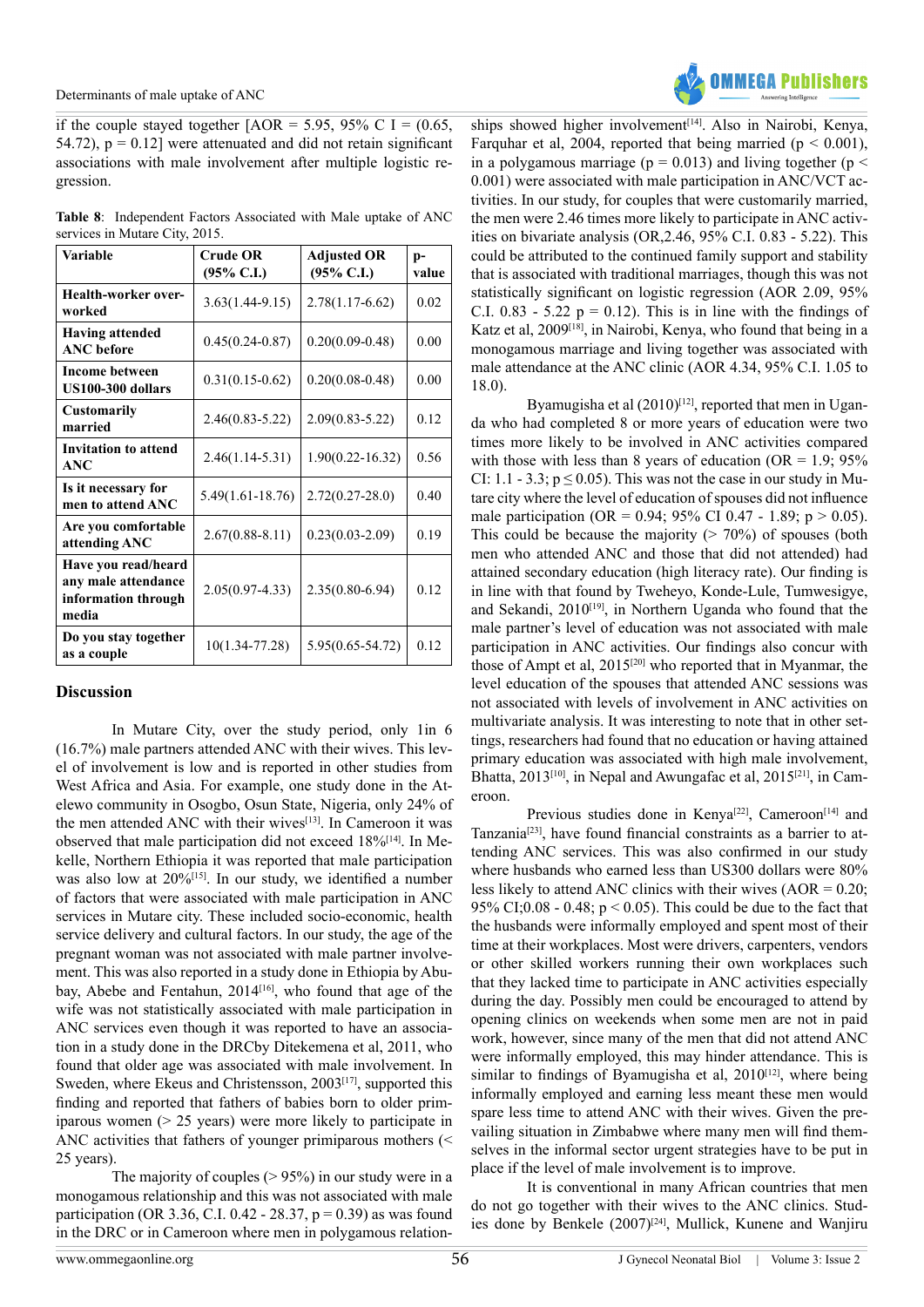

 $(2005)^{[25]}$  $(2005)^{[25]}$  $(2005)^{[25]}$ , Mbizvo and Basset (1996)<sup>[26]</sup> and Falnes et al, (2011)  $[27]$  showed that culturally men do not accompany their wives to ANC consultations as they deemed these activities as women's business. In our study it was interesting to find that men of the Apostolic sect were four times more likely to attend ANC with their wives especially those that were earning more than US 100 dollars (OR = 4.02; 95% CI; 1.17 - 13.87; p < 0.05). This could indicate a change in behaviour in this group warranting further research. Also after multivariate analysis, we found in our study that men that did not attend ANC with their wives were 77% less likely to feel comfortable accompanying their wives to the ANC clinics (AOR 0.23 95% C.I.0.03 - 2.09,  $p = 0.19$ ). In our study, men considered accompanying their wives to the ANC clinics as important (AOR 2.72, 95% C.I. 0.27 - 28.0,  $p = 0.40$ ) but they were no doing it. This was in line with what was also reported by Nkuoh, Meyer, Tih, and Nkfusai,  $(2010)^{[14]}$ , in Cameroon who also found men acknowledging the importance of accompanying their wives to ANC clinics but not actually doing it.

Studies done in Uganda<sup>[12]</sup> and Kenya (Reynolds and Kimani, 2006), observed that health workers in ANC clinics were perceived by men not to be client friendly, in our study men perceived them to be good and helpful (OR =  $3.63$ ; 95% CI;1.44 - 9.15;  $p < 0.05$ ). This was because when they attended ANC with their wives, they were attended to first and were also given one to one service. As a result there was no delay at the clinic. This is also reported by Kululanga, Sundby, Malata and Chirwa,  $2011^{[28]}$ , in Malawi where the fast and first strategy was used when couples come together for ANC, they were attended to first. Health workers were critical of this strategy as it was not sustainable in the long run. It only worked as long as few men attended ANC but when the numbers increased, it would not be applicable. They also felt strongly that health workers were overworked (AOR = 2.78; 95% CI; 1.17 - 6.62; p < 0.05). This they thought could explain why in some instances health-workers are perceived to be rude, harsh and at times lack of respect for patients. The male peer initiative is also used in Malawi such that those men who would have attended ANC with their wives are encouraged to inform their peers about their experiences. Influential men in these societies can act as role models and made to impart the benefits of male participation.

In our study waiting times at the clinic was not an issue with regards to male participation (OR 1.03, 95% C.I. 0.55 - 1.96,  $p = 0.95$ ) as was found in the DRC<sup>[29]</sup>, Nigeria<sup>[30]</sup> and Ugan $da^{[31]}$ . This could have been due to the fact that for  $71(37.17%)$ of the men recruited into the study, this was the first pregnancy their wife was carrying and so had no experience of the on-goings at the ANC clinics. In Malawi incentives were offered to reduce the waiting time by using the fast and first strategy. Health care workers also criticised this strategy as it pronounced the traditional gender role that men are the breadwinners so they need not wait for long at the clinics. This again is not sustainable in the future if men start attending ANC with their wives but until then, it indeed however motivated male involvement in antenatal care.

In Uganda, it was suggested that one of the ways to increase male participation was to invite the men through their wife's cards<sup>[12]</sup>. This is supported by researchers in South Africa<sup>[32]</sup>, who also found that the men who had received written invitations were 1.36 times more likely to attend ANC clinics with their wives than those who had received verbal invitations

[relative risk (RR) 1.36, 95% confidence interval (CI)  $1.12$  – 1.64,  $P = 0.002$ ]. In our study, we found that spouses were two times more likely to attend ANC activities if invited, though not statistically significant on logistic regression  $(AOR = 1.90; 95\%)$ CI, 0.22; 16.32;  $p > 0.05$ ), it could be clinically significant and a strategy that can be used to increase male participation. This is further supported by systematic review done by Morfaw, F., et al., 2013[\[33\]](#page-13-17) that showed that inviting men to the health institution for voluntary testing and counselling was a key health system facilitator.

Interestingly $[34]$  in a randomised facility-based intervention trial, found that the percentage of trial participants who attended the antenatal clinic with their spouses increased to 16.2% (86/530) and 14.2% (75/530) in the intervention and non-intervention groups, respectively (OR =  $1.2$ ; 95% CI: 0.8, 1.6). The intervention was an invitation letter and the control group received an information letter, a leaflet, concerning antenatal care. This showed that even receiving information could change one's perception and behaviour. This is supported by findings of Singh, D.,  $2014^{[35]}$  $2014^{[35]}$  $2014^{[35]}$ , that it may just be an issue of providing more information to men so that they understand the proven benefits of attending antenatal care and supporting their wives.

Several studies mention men being concerned about HIV-associated stigma as why they end up not going to ANC clinics. Sprague, Chersich and Black<sup>[36]</sup> in South Africa; Reece, Hollub, Nangami<sup>[\[22\]](#page-13-4)</sup> and Lane in Western Kenya and Ndiaye et al  $(2009)^{[37]}$  in West Africa found that men were afraid of HIV disclosure at health facilities. This could be the reason why in our study men who had attended ANC clinics before were less likely to participate in these activities  $(AOR = 0.20; 95\%C.I; 0.09;$ 0.48;  $p < 0.05$ ). Despite not being statistically significant, men who were HIV positive were 49% less likely to attend ANC services with their wives (OR 0.51, 95%C.I. 0.16 - 1.65,  $p = 0.38$ ). In our setting, all pregnant mothers are required to have an HIV test and to protect them from being infected during pregnancy, it is thus imperative to also test their spouses since some couples can be discordant. We found that men who participated in ANC activities were 1.39 times more likely to know their HIV status than those that did not participate ( $OR = 1.39$ ; 95%C.I. 0.68-2.87,  $p = 0.47$  and in most instances they would be indeed negative. Seventy-three (82.95%) of the men that did not accompany their wives to the ANC clinic claimed to be HIV negative and their status was not verified to ascertain the true status. This calls for the strengthening of strategies to upscale couple counselling and testing so that definitive sero-status of couples is known so as to reduce the possibility of HIV transmission.

At the same time health workers have to be mindful of the dangers of couple counselling and testing. In Zambia, Musheke<sup>[38]</sup> concluded that despite the biomedical and social benefits associated with couple counselling and testing, it had to be non-coercive as it could lead to abandonment, cessation of sexual relations between couples and intimate partner violence. According to the Zimbabwe Demographic and Health Survey (2010 - 11), in urban settings, 5.9% of HIV positive men were married to an HIV negative woman, 3.9% of HIV positive women was married to HIV negative men and 12.8%, both were HIV positive. This reinforces the need to test couples but because men know that they will be tested, this could be a hindrance and hence less likely to attend ANC sessions with their wives as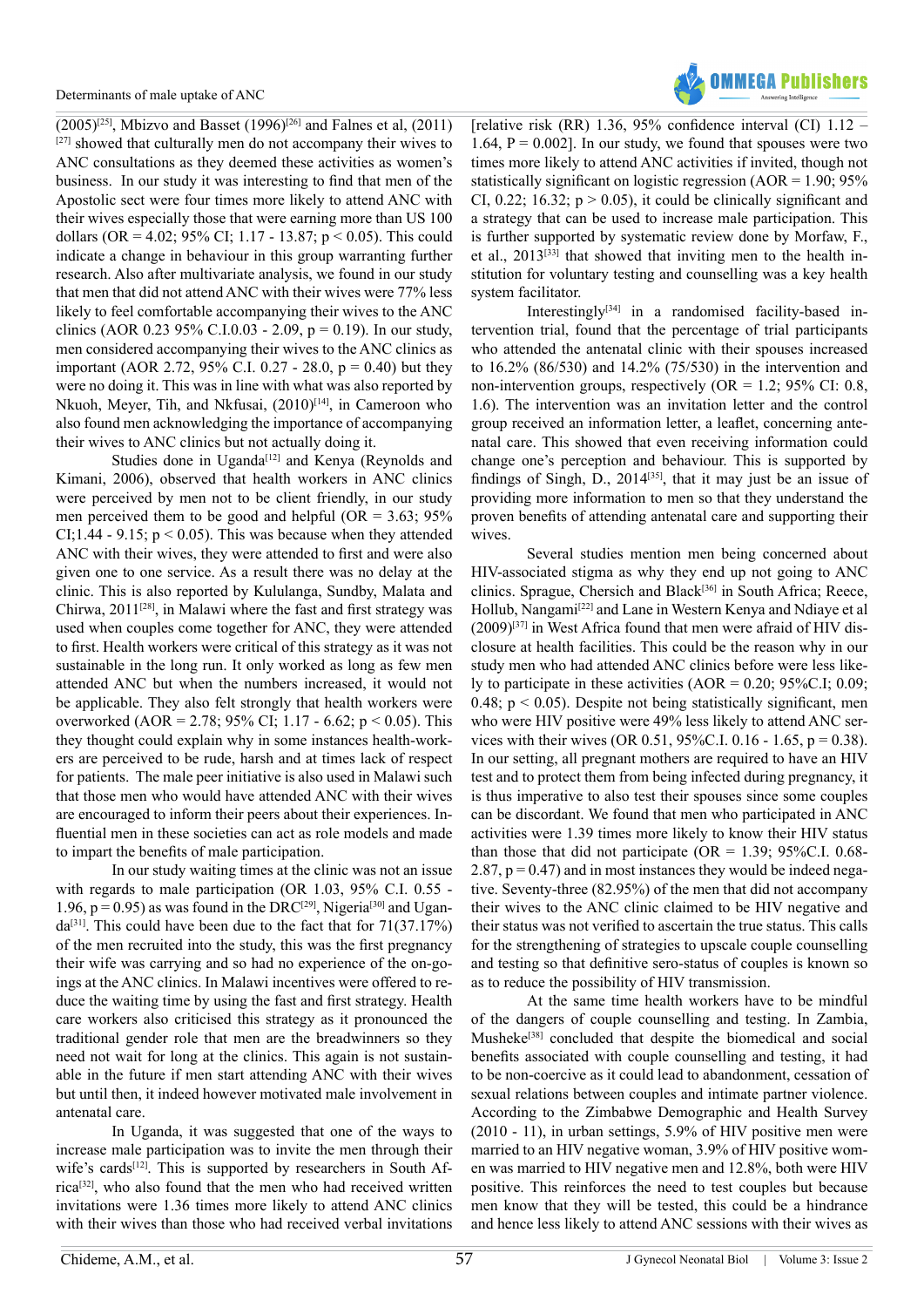

some feared abandonment if they were found HIV positive and their wives negative.

Accessing male involvement information through the media has been shown to increase male participation in ANC activities. In Malawi, health workers reported that couples who used the couple initiative strategy attended all ANC visits together<sup>[28]</sup>. In our study men who attended ANC with their wives were 2.35 times more likely to have heard male involvement information through the media than those who did not (AOR  $= 2.35, 95\%$ C.I. 0.80 - 6.94, p = 0.12). Though not statistically significant in logistic regression, the media could be used to enhance male involvement in ANC services. In Lilongwe Malawi, Mphonda, found that engaging peer educators using drama in ANC facilities resulted in increased male involvement in ANC activities. It was after the dramas had been done in the appropriate language, and the messages were relevant that they began to see an increase in men participation. In Uganda, similar interventions such as music, dance and drama were used to spread the information on the benefits of male involvement in ANC activities<sup>[39]</sup>. The number of male partners that attended ANC rose from 16.7% to 89.6% over a two year period. Therefore combing community and health facility interventions can result in male participation in ANC activities.

Since many of the studies that have been done to date were qualitative in nature, a cluster randomised controlled trial is under way in South Africa to try and assess the nature and impact of male involvement as it remains unclear and untested<sup>[40-45]</sup>. The 'Protect Your Family' trial will test the effectiveness of a behavioural intervention to significantly increase adherence to male participation, determine whether the intervention conducted both with or without the participation of male partners will have an additive or synergistic (or negative) impact on ANC services such as PMTCT. The study ends in 2018 after which the effectiveness and impact of male participation in ANC services will be assessed. It will be interesting what the results of this study will show.

#### **Study Limitations**

 Access of participants through their wives could have caused selection bias as well as recall bias of participants. Time limit as well as exclusion criteria of only including urban participants was another limitation.

#### **Conclusion**

 The level of male participation in ANC services in Mutare city is low. This was attributed to socio-economic factors such as earning less than US300 dollars and perceptions and attitudes after having attended ANC clinics before by spouses of pregnant women contributed to this low participation. Maternal health initiatives that solely focus their thrust on women may therefore be flawed considering the patriarchal society that we live in. Different strategies such as couple counselling, extending operating times of clinics to cater for the working men and the use of invitation cards are therefore called upon to make ANC more accommodative and attractive to men. Findings from this study were presented to both provincial and central authorities for action.

# <span id="page-9-0"></span>**APPENDICES**

**Annex I: English/Shona Questionnaire** Questionnaire number …... **Socio-Demographic Characteristics**

1. Case [ ] Control [ ]

2. Age (Makaberekwa rini?) DOB 3. AGE of wife (Mudzimai wenyu akaberekwa rini?) DOB\_\_\_\_ 4. Marital status (Munemuchato here?) Legally married [ ] Customarily married [ ] Just staying together(Cohabiting) [ ] Not together [ ] 5. How many wives do you have (Mune madzimai mangani?) One [ ] Two [ ] Three [ ] Four [ ] Other [ ] 6. This is you're.......Marriage. (Muchato wechingani) First[ ] Second [ ] Third [ ] Fourth [ ] Other [ ] 7. Do you live together as a couple (Munogara pamwe nemudzimai wenyu here?) Yes [ ] No [ ] 8. Number of children the couple has (Mune vana vangani?)

9. Education (Makadzidza mukagumira papi?) None [ ] Primary [ ] Secondary [ ] Tertiary [ ] 10. Place of Residence (Munogara kupi?) Sakubva [ ]<br>Dangamvura [ ] Chikanga [ ] City [ ] Dangamvura [ ] Chikanga [ ] City [ ] 11. Employment (Munoshanda here?) Unemployed [ ] Informal employment [ ] Formal employment [ ] 12. What is your Profession? (Makadzidzira basa ripi?)

\_\_\_\_\_\_\_\_\_\_\_\_\_\_\_\_\_\_\_\_\_\_\_\_\_\_\_ 13. Average monthly income (Munotambira marii?) 0-\$100[ ] \$100-\$300 [ ] Above \$300 [ ] 14. Religion (Munopinda svondo ipi?) Catholic [ Anglican [ ] Methodist [ ] Pentacostal [ ] Apostolic [ ] Atheist [ ] Traditional [ ]

#### **Individual factors**

 $\mathcal{L}$  , we have the set of  $\mathcal{L}$ 

15. Do you consume alcohol?(Munonwa doro/mhamba here?) Yes [ ] No [ ]

16. How often? (Kangani pasvondo?) Once a week [ ] Twice  $\begin{bmatrix} 1 & \text{More than twice but not every day } \end{bmatrix}$ Every day [ ]

17. Do you know your HIV status (Makamboongororwa here nezveutachiona weHIV?) Yes [ ] No [ ]

18. If No, why have you not been tested (Kana musati, chikonzero ndechei?)

19. What is it? (Makanzi zvakamira sei?) Positive [ ] Negative [ ] Not comfortable disclosing [ ] 20. Does your wife know your status? (Mudzimai wenyu anoziva mamiriro enyu here?) Yes [ ] No [ ] 21. Was this pregnancy planned? (Pamuviri pane mudzimai wenyu pangapakatarisirwa here?) Yes [] No [] 22. Are you happy about this pregnancy? (Zvakakufadzai here pamakaziva kuti mai vabata pamuviri?) Yes [] No [] 23. If Yes/ No (Delete inapplicable), Why? (Sei makafara/ musina kufara?)

#### **Health service factors**

| 24. What is your perception of health worker attitudes to patients |  |  |  |  |  |  |                                                               |              |
|--------------------------------------------------------------------|--|--|--|--|--|--|---------------------------------------------------------------|--------------|
|                                                                    |  |  |  |  |  |  | at the clinic? (Munoona sei mabatirwo avarwere nanamukoti pa- |              |
| kiriniki? Good [ ] Harsh [                                         |  |  |  |  |  |  | Fearsome [                                                    | $\mathbf{I}$ |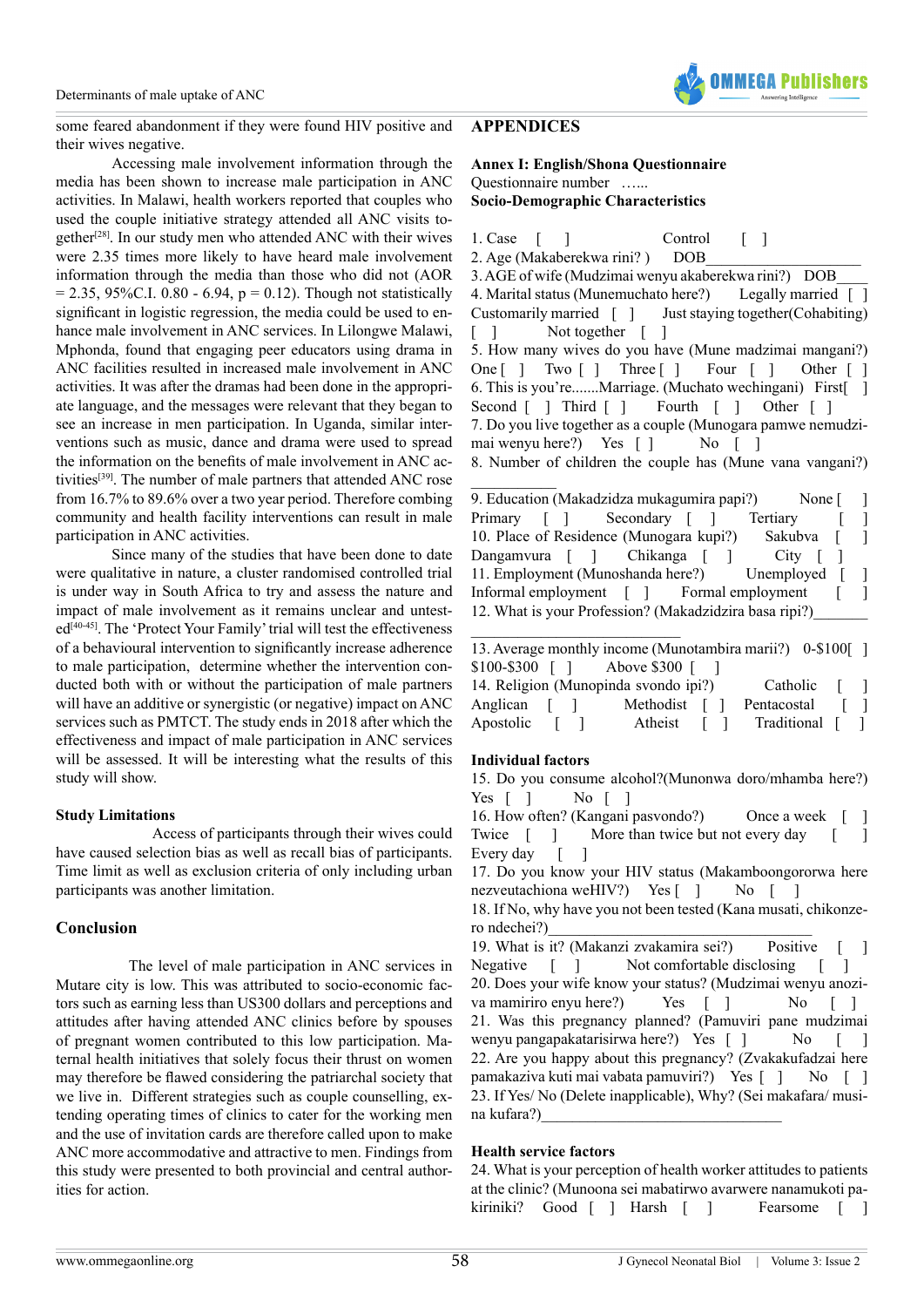

#### Do not know [ ]

25. Do you think the health workers are overworked? (Munofunga here kuti vanamukoti basa ravo rakawandisa?) Yes[ ] No  $\lceil$  1

26. Is there privacy at the clinics? (Pakiriniki pane kuwanzika here apo varwere pavanenge vachirapwa?) Yes[ ] No [ ] Don't know []

27. Does the waiting time at clinics affect your attendance? (Munoona kumira kwenguva refu pakiriniki kuchikutadzisai kuuya here?) Yes [ ] No [ ] Don't know [ ]

28. If invited to attend ANC with your wife, would you attend? (Mukakokwa kuti muuye nemudzimai wenyu, munouya here?) Yes [ ] No [ ]

# **Knowledge, Attitudes and Perceptions**

29. Have you attended ANC before? (Makamboendawo kuskero namai here?) Yes [ ] No [ ]

30. What services are offered at ANC? (Chii chinoitwa kuskero?)\_\_\_\_\_\_\_\_\_\_\_\_\_\_\_\_\_\_\_\_\_\_\_\_\_\_\_\_\_\_\_\_\_\_\_\_\_\_\_\_\_\_

31. Do you know of any complications of pregnancy? (Pane zvinogona kukanganisika here kana mai vakazvitakura?) Yes [ ] No [ ]

32. If yes, which ones? (Zvii zvinogona kukangani- $\mathrm{si}$   $\_\_\_\_\_\_\_$ 

33. Are pregnant women given any medicines during pregnancy? (Vanamai kana vakazvitakura, vanopihwa mishonga kana mapiritsi here?) Yes [ ] No [ ] Don't know [ ] 34. Which ones do you know? (Munoziva ipi?)

\_\_\_\_\_\_\_\_\_\_\_\_\_\_\_\_\_\_\_\_\_\_\_\_\_\_\_\_\_\_ 35. Do you think it's necessary for women to attend ANC? (Munoona zvakakosha here kuti vakadzi vaende kuskero?) Yes[ ] No  $\lceil$  1

| 36  | Ifyes/no,why? | (Seimada- |
|-----|---------------|-----------|
| ro? |               |           |

37. Do you think it's necessary for men to attend ANC with their wives? (Munofunga kuti zvakakosha here kuti varume vaende nemadzimai avo kuskero?) Yes [ ] No [ ] Don't know [ ]

38. If Yes/No (Delete in applicable), why? (Sei muchidaro?)\_\_\_\_\_\_\_\_\_\_\_\_\_\_\_\_\_\_\_\_\_\_\_\_\_\_\_\_\_\_\_\_\_\_\_\_\_\_

39. Are you comfortable attending ANC with your wife? (Makasununguka here kuenda kuskero nemudzimai wenyu?) Yes [ ] No [ ]

40. If Yes/No (Delete inapplicable), Why? (Nemhaka yei?)\_\_\_\_

# **Appendix 2 English Consent Form**

\_\_\_\_\_\_\_\_\_\_\_\_\_\_\_\_\_\_\_\_\_\_\_\_\_\_\_\_\_\_\_\_\_\_

# **ENGLISH CONSENT FORM (***Adapted from the MRCZ Consent Form***)**

#### **Introduction**

**Topic**: Determinants of Male Uptake of Antenatal Care (ANC) services in Mutare City, 2015

**Principal investigator**: Stephen Murahwa [MBChB (UZ)] **Phone number**: 0712877019/ 0773264418

**Academic Supervisor**: Prof. A Chideme-Munodawafa Phone No. 0772136880

**Africa University Research Ethics Committee:** P. O. BOX 1320 Mutare Zimbabwe, TEL (+263-20) 60075/60026/61611 E-MAIL [aurec@africau.edu](mailto:aurec@africau.edu)

# **Approval Number**: AUREC290/15

# **What you should know about this research study:**

• We give you this consent so that you may read about the purpose, risks, and benefits of this research study.

• The main goal of this research is to gain knowledge that will help you understand and appreciate the importance of attending ANC with your expecting wives.

• We cannot promise that this research will benefit you directly.

• You have the right to refuse to take part, or agree to take part now and change your mind later.

• Whatever you decide, it will not affect your wife's health care and assistance she will get at health facilities.

• Please review this consent form carefully. Ask any questions before you make a decision.

• Your participation is voluntary.

# **Purpose**

You are being asked to participate in a study on 'Determinants of Male Uptake of Antenatal Care (ANC) services in Mutare City, 2015' .The purpose of the study is to determine the factors affecting male uptake of ANC services in Mutare City, 2015 You were selected as a possible participant in this study because your name corresponded to a number that was picked from the ANC attendance register at random. You are one of 220 participants to be interviewed for this study.

#### **Procedures and Duration**

If you decide to participate, you will be interviewed using an interviewer administered questionnaire. It will take about 15-20 minutes.

#### **Risks and Discomforts**

Your participation in this research will increase the time you are going to be at the health facility or at your house

# **Benefits and/or Compensation**

We do not promise that you will receive monetary or material benefits from this study. If you have suffered stress and discrimination and are in need of assistance, we will offer you appropriate treatment.

# **Confidentiality**

If you indicate your willingness to participate in this study by signing this document, we will not include your name on the questionnaire. We plan to disclose any information obtained from this study to Manicaland Provincial Medical Director, the Director Health Services of Mutare City Council and the Faculty of Health Sciences, Africa University, for the purpose of evidence based planning of programs and improving service

<sup>41.</sup> Have you read/ heard any programme on ANC services? (Makambonzwawo here kana kuverenga nezveskero?) Yes[ ] No  $\lceil$   $\rceil$ 

<sup>42.</sup> Which form of media did you hear about ANC services? (Makazvinzwara kana kuverenga pai? Radio [ ] TV [ ] Print media [ ] Electronic media [ ] Thank you very much (Ndatenda)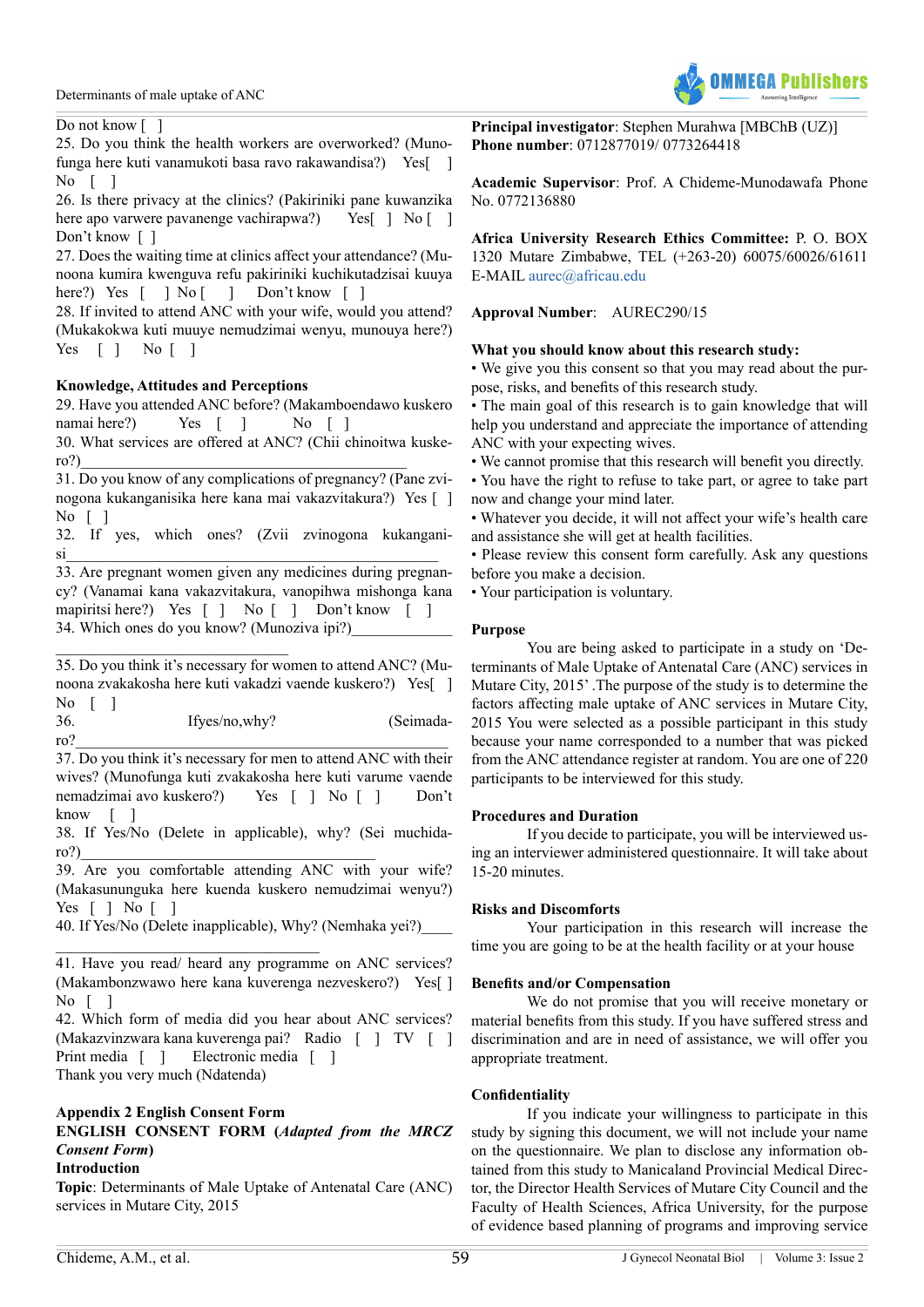

delivery to our clients. Any information obtained in connection with this study that can be identified with you will remain confidential and will be disclosed only with your permission.

#### **Additional Costs**

There will be no additional costs to you.

#### **Voluntary Participation**

Participation in this study is voluntary. If you decide not to participate in this study, your decision will not affect your wife's future relations with any health facilities and its personnel. If you decide to participate, you are free to withdraw your consent and to discontinue participation at any time without penalty.

#### **Offer to Answer Questions**

Before you sign this form, please ask any questions on any aspect of this study that is unclear to you. You may take as much time as necessary to think over it.

#### **Authorization**

You are making a decision whether or not to participate in this study. Your signature indicates that you have read and understood the information provided above, have had all your questions answered, and have decided to participate.

| Name of Research Participant (please print) | Date |
|---------------------------------------------|------|

--------------------------------------------------------

Signature of Participant or legally authorized representative

------------------- Time

#### **Appendix 3: Shona version TSAMBA YECHITENDERANO (***Adapted from the MRCZ Consent Form***) Kutanga**

Tsvagurudzo yekuda kuziva 'Maoonero nemafungiro avana baba maererano nekuenda kuskero nemadzimai avo apo vanenge vakazvatakura muguta reMutare, mugore ra 2015'.

#### **Muongorori:** Stephen Murahwa [MBChB (UZ)]

**Nhamba dzenhare**: 0712877019/0773264418

**Murairidzi wangu**: Prof. A Chideme-Munodawafa Phone No. 0772136880

**Africa University Research Ethics Committee** P. O. BOX 1320 Mutare Zimbabwe, TEL (+263-20) 60075/60026/61611 E-MAIL [aurec@africau.edu](mailto:aurec@africau.edu)

**Approval Number**: AUREC290/15

#### **Zvamunofanira kuziva maererano neongororo ino**:

• Tirikukupai tsamba yechitenderano chino kuti mugonzwisisa zvinangwa zveongororo ino, zvakaipa uye zvakanakira ongororo ino.

• Chinangwa cheongororo ino ndechekutsvaga ruzivo maererano nemaonero kana mafungiro avana baba panyaya yekuenda

- Hatikuvimbisei kuti pane zvamuchawana kuburikidza nekupinda muongororo ino.
- Makasununguka kuramba kupinda muongororo ino kana kubvuma kupinda iyezvino uye makasununguka kuzoramba panguva inotevera.
- Kubvuma kana kuramba kupinda mongororo ino, hazvikanganise kubatsirwa kwemudzimai wenyu panguva inotevera.

• Nyatsoverengai nekunzwisisa gwaro rino zvakakwana. Kana paine mibvunzo, sunungukai kubvunza musati masarudza kupinda kana kusapinda muongororo ino.

• Kupinda kwenyu muongororo ino hakumanikidzwe.

# **Chinangwa**

Muri kukumbirwa kuti mupinde mutsvagurudzo yekuda kuziva maererano nemaonero kana mafungiro avana baba panyaya yekuenda kuskero nemadzimai avo apo vanenge vakazvitakura muguta reMutare mugore ra 2015. Masarudzwa nekuda kwekuti zita renyu raenderana nenhamba yangodomwa mugwaro remadzimai akaonekwa kuskero pakirini kwete kuti pane zvamaita kanazvamunazvo. Tinotarisira kukurukura nevanhu mazana maviri ane makumi maviri (220) mutsvagiridzo ino.

# **Maitirwo nenguva yeongororo**

Kana matenda kupinda muongororo iyi muchatarisirwa kupindura mibvunzo yamuchabvunzwa. Zvichatora nguva inosvika maminetsi gumi nemashanhu kana makumi maviri chete.

# **Njodzi nekushungurudzi**

Kupinda kwenyu muongororo kuchawedzera nguva yamuchange muri pano pakiriniki kana pamba penyu.

# **Zvakanakira kuva muongororo**

Hapana muripo wemari kana zvinhu zvamuchawana kuburikidza nekuva muongororo ino

# **Kuvimbika kweongororo**

Kana mukasarudza kupinda muongororo ino kuburikidza nokuisa runyoro rwenyu, zita renyu harisi kuzoiswa pagwaro rinenge rine mhinduro dzenyu. Zvatinenge tawana mutsvagurudzo ino tinotarisira kuzivisa mukuru wezveutano weManicaland (PMD), mukuru wezveutano wekanzuru yeMutare uye nevadzidzisi vedu vepa AfricaYunivhesiti nechinangwa chekuda kuwedzera mabatsiro atingaita vana baba maererano nekukosha kuenda kwavo kuskero nemadzimai avo apo vanenge vakazvitakura. Zvichawanikwa muongoro ino zvinogona kunangana nemi zvinochengetedzwa muchiwande uye zvinogona kuzoburitswa chete kana imi muchinge mazvitendera.

#### **Mumwe muripo**

Hamuna chamunobhandara muongororo ino.

#### **Kusununguka kupinda muongororo**

Isarudzo yenyu kupinda muongororo ino. Kusarudza kusapinda muongororo ino hakukanganisi mabatirwo kana marapirwo achaitwa mudzimai wenyu pakiriniki. Mukasarudza kupinda muongororo ino parizvino, makasununguka kusarudza kubuda muongororo panguva inotevera pasina muripo.

# **Kupindurwa kwemibvunzo**

Musati maisa runyoro rwenyu pabepa rino, makasun-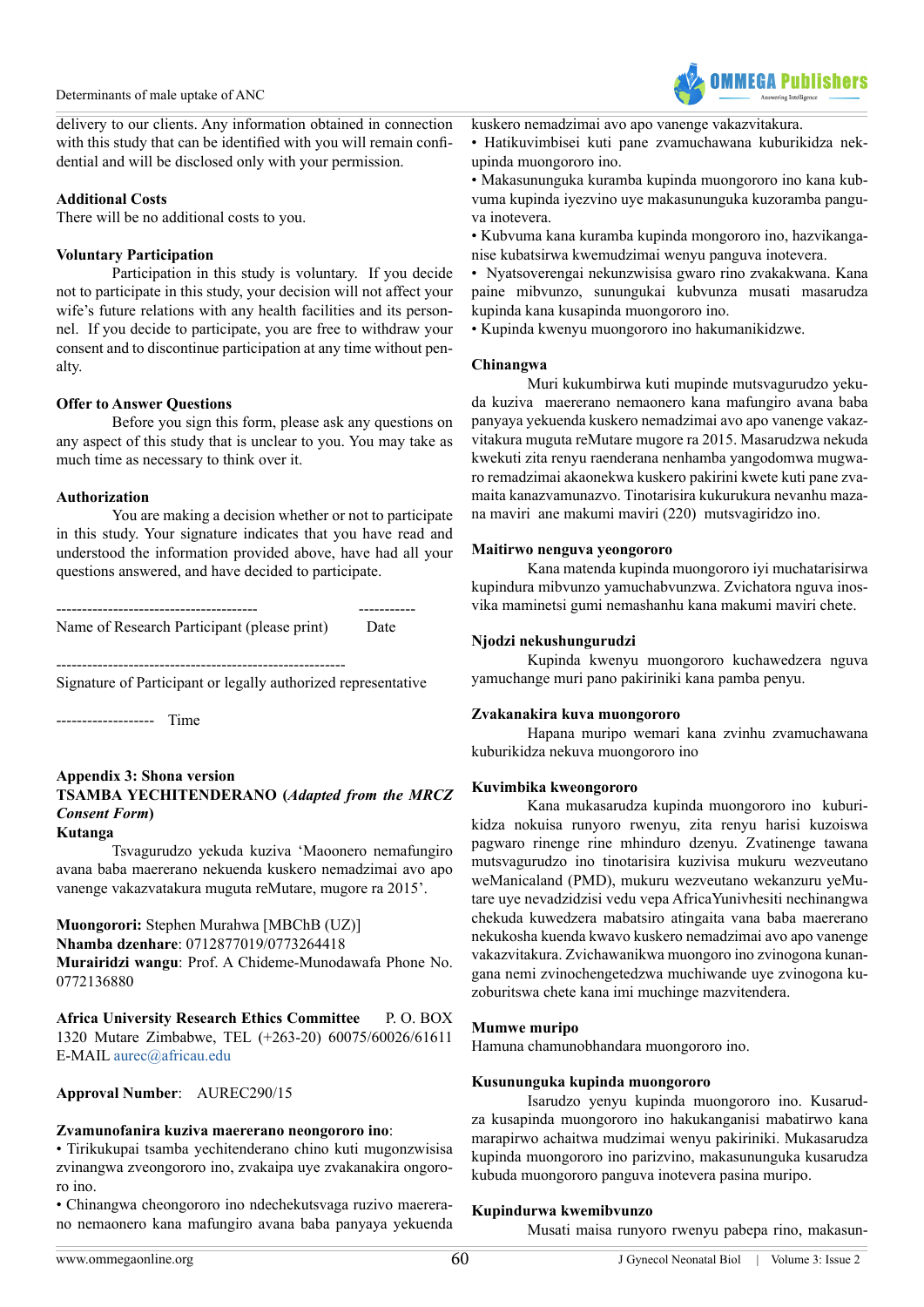

ungoka kubvunza mibvunzo pamunenge musina kunzwisisa. Makasununguka kutora nguva yamunoda kana muchida kumbonotanga mafunga nezvazvo.

#### **Mvumo**

Muri kuita sarudzo yekupinda kana kusapinda muongororo ino. Runyoro rwenyu runoratidza kuti maverenga uye manzwisisa umbowo hwamapihwa, majekeserwa pamaive musina kunzwisisa uye masarudza kupinda muongororo ino.

| Zita remupinduri (nyorai zvinooneka) | Zuva  |  |
|--------------------------------------|-------|--|
| Runyoro rwechibvumirano rwemupinduri | Nguva |  |

**Back to To[p](#page-3-0)**

#### **References**

<span id="page-12-0"></span>1. World Health Organisation (WHO)/United Nations Child's Emergency Fund (UNICEF). Antenatal Care in Developing Countries. Promises, Achievements and Missed Opportunities- An Analysis of the trends, Levels and Differentials. (2003) WHO, Geneva.

Pubmed │ Crossref │ [Others](http://www.who.int/reproductivehealth/publications/maternal_perinatal_health/9241590947/en/)

<span id="page-12-1"></span>2. United Nations (2008). Committing to action: Achieving the MDGs, Background note by the Secretary-General for the High-level Event on the Millennium Development Goals, United Nations, New York, The Millennium Development Goals Report 2008, United Nations; UNFPA Webpage No Woman Should Die Giving Life: Facts and Figures Pubmed │ Crossref │ Others

<span id="page-12-2"></span>3. Davies, J., Stanley, L., Wendy, H., et al. Men and Maternal and newborn health: benefits, harms and challenges and potential strategies for engaging men, Compass. (2012) Women's Child Health Kno Hub. Pubmed | Crossref | [Others](http://www.comminit.com/content/men-and-maternal-and-newborn-health-benefits-harms-challenges-and-potential-strategies-e)

<span id="page-12-3"></span>4. Brunson, J. Confronting maternal mortality, controlling birth in Nepal: the gendered politics of receiving biomedical care at birth. (2010) Soc Sci Med 71(10): 1719-1727.

#### [Pubmed](https://www.ncbi.nlm.nih.gov/pubmed/20713304) | [Crossref](https://doi.org/10.1016/j.socscimed.2010.06.013) | [Others](http://www.sciencedirect.com/science/article/pii/S027795361000479X?via%3Dihub)

<span id="page-12-4"></span>5. UNFPA: Report of the international conference on population and development. (1994) Cairo. UNFPA, New York 5–13.

Pubmed │ Crossref │ Others

<span id="page-12-5"></span>6. United Nations: Report of the fourth world conference on women: (1995) Beijing. United Nations, New York 4–15.

Pubmed │ Crossref │ Others

<span id="page-12-6"></span>7. Nwokocha, E.E. Maternal crises and the role of African men: The case of a Nigerian community. (2007) African Popul Stud 22(1).

Pubmed │ Crossref │ [Others](https://www.researchgate.net/publication/27794250_Maternal_Crises_and_the_Role_of_African_Men_The_Case_of_a_Nigerian_Community)

<span id="page-12-7"></span>8. Aluisio, A., Richardson, B. A., Bosire, R., et al. Male Antenatal Attendance and HIV Testing Are Associated with Decreased Infant HIV Infection and Increased HIV Free Survival. (2011) J Acq Immune Def Syndro (1999) 56(1): 76–82.

[Pubmed](https://www.ncbi.nlm.nih.gov/pubmed/21084999) | [Crossref](https://doi.org/10.1097/QAI.0b013e3181fdb4c4) | [Others](https://insights.ovid.com/pubmed?pmid=21084999)

<span id="page-12-8"></span>9. Cohen, S.I. Partnering: A new approach to sexual and reproductive health. (2000) 3: 196.

Pubmed | Crossref | [Others](http://www.unfpa.org/publications/partnering-new-approach-sexual-and-reproductive-health)

<span id="page-12-9"></span>10. Bhatta, D. N. Involvement of males in antenatal care, birth preparedness, exclusive breast feeding and immunizations for children in Kathmandu, Nepal. (2013) BMC Pregnancy and Childbirth 13: 14. [Pubmed](https://www.ncbi.nlm.nih.gov/pubmed/23324410) | [Crossref](https://doi.org/10.1186/1471-2393-13-14) | [Others](https://bmcpregnancychildbirth.biomedcentral.com/articles/10.1186/1471-2393-13-14)

11. Lakhey, B., Shrestha, D., Hindin, M.J., et al. Impact of husbands' participation in antenatal health education services on maternal health knowledge. (2009) JNMA J Nepal Med Assoc 48(173): 28-34.

[Pubmed](https://www.ncbi.nlm.nih.gov/pubmed/19529055) │ Crossref │ [Others](https://www.researchgate.net/publication/26294389_Impact_of_husbands%27_participation_in_antenatal_health_education_services_on_maternal_health_knowledge_Impact_of_husbands%27_participation_in_antenatal_health_education_services_on_maternal_health_knowle)

<span id="page-12-10"></span>12. Byamugisha, R., Tumwine, J.K., Semiyaga, N., et al. Determinants of male involvement in the prevention of mother-to-child transmission of HIV programme in Eastern Uganda: a cross-sectional survey. (2010) Reprod Health 7: 12.

#### [Pubmed](https://www.ncbi.nlm.nih.gov/pubmed/20573250) | [Crossref](https://doi.org/10.1186/1742-4755-7-12) | [Others](https://reproductive-health-journal.biomedcentral.com/articles/10.1186/1742-4755-7-12)

<span id="page-12-12"></span>13. Adenike, A.O., Oluwaseyi, O.I. Attitudes and Practices of Males towards Antenatal Care in Saki West Local Government Area of Oyo State, Nigeria. (2013) Adv Life Sci Techn 22.

Pubmed | Crossref | [Others](http://www.iiste.org/Journals/index.php/ALST/article/view/14083)

<span id="page-12-11"></span>14. Nkuoh, G.N., Meyer, D.J., Tih, P.M., et al. Barriers to men's participation in antenatal and prevention of mother-to-child HIV transmission care in Cameroon, Africa. (2010) J Midwifery Womens Health 55(4):363–369.

[Pubmed](https://www.ncbi.nlm.nih.gov/pubmed/20630363) │ [Crossref](https://doi.org/10.1016/j.jmwh.2010.02.009) │ [Others](http://www.sciencedirect.com/science/article/pii/S1526952310000620)

<span id="page-12-13"></span>15. Haile, F., Brhan, Y. Male partner involvements in PMTCT: a cross sectional study, Mekelle, Northern Ethiopia, (2014) BMC Pregnancy Childbirth 14: 65.

[Pubmed](https://www.ncbi.nlm.nih.gov/pubmed/24521216) | [Crossref](https://doi.org/10.1186/1471-2393-14-65) | [Others](https://bmcpregnancychildbirth.biomedcentral.com/articles/10.1186/1471-2393-14-65)